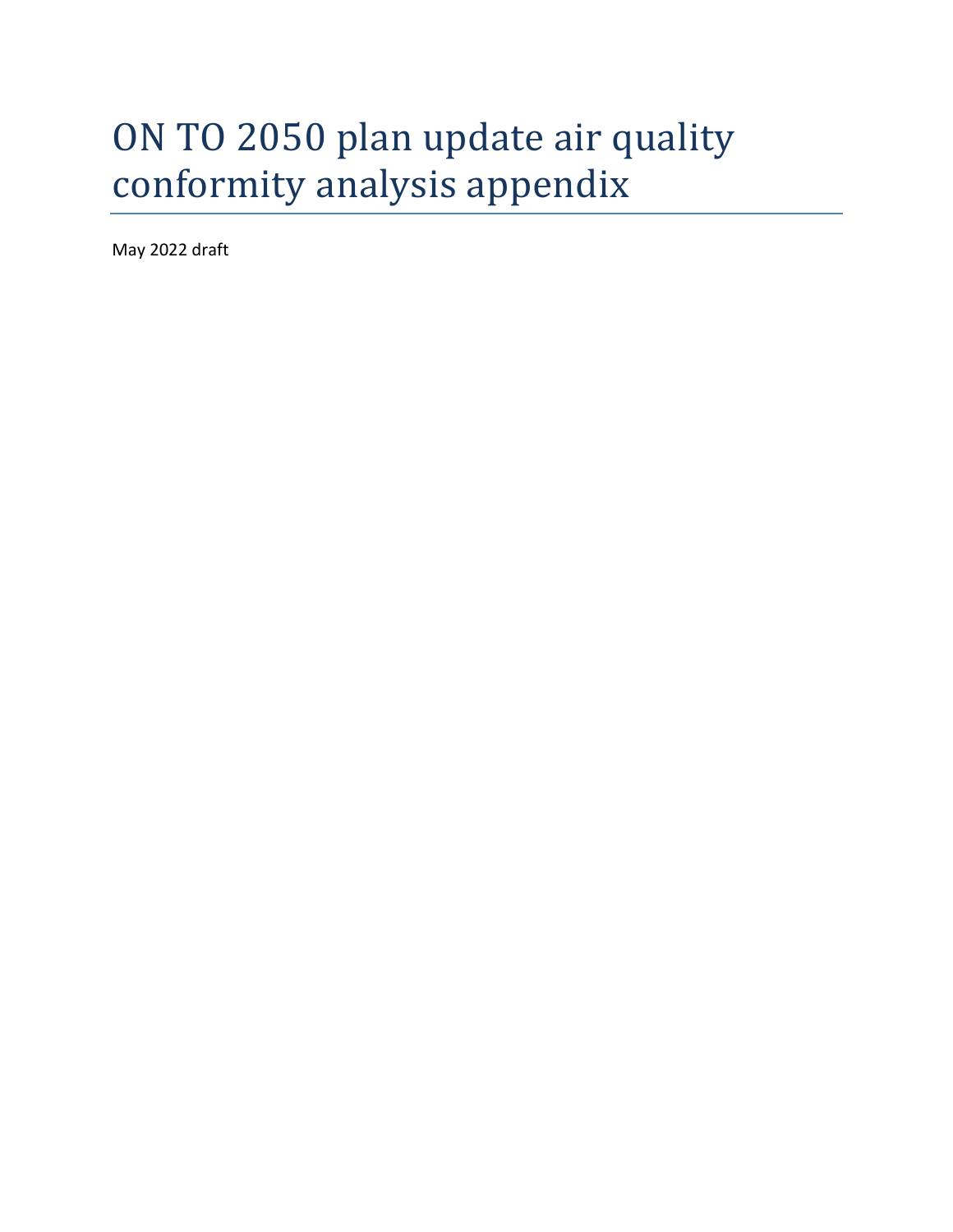# **Table of contents**

| ON TO 2050 Update and Federal Fiscal Years 2023-2028 TIP Conformity  2 |  |
|------------------------------------------------------------------------|--|
|                                                                        |  |
|                                                                        |  |
|                                                                        |  |
|                                                                        |  |
|                                                                        |  |
|                                                                        |  |
|                                                                        |  |
|                                                                        |  |
|                                                                        |  |
|                                                                        |  |
|                                                                        |  |
|                                                                        |  |
|                                                                        |  |
|                                                                        |  |
|                                                                        |  |
|                                                                        |  |
|                                                                        |  |
|                                                                        |  |
|                                                                        |  |
|                                                                        |  |
|                                                                        |  |
|                                                                        |  |
|                                                                        |  |

# **Tables**

| Table 5: VOC and NOx Emissions in Tons per Summer Day for Ozone Conformity26 |  |
|------------------------------------------------------------------------------|--|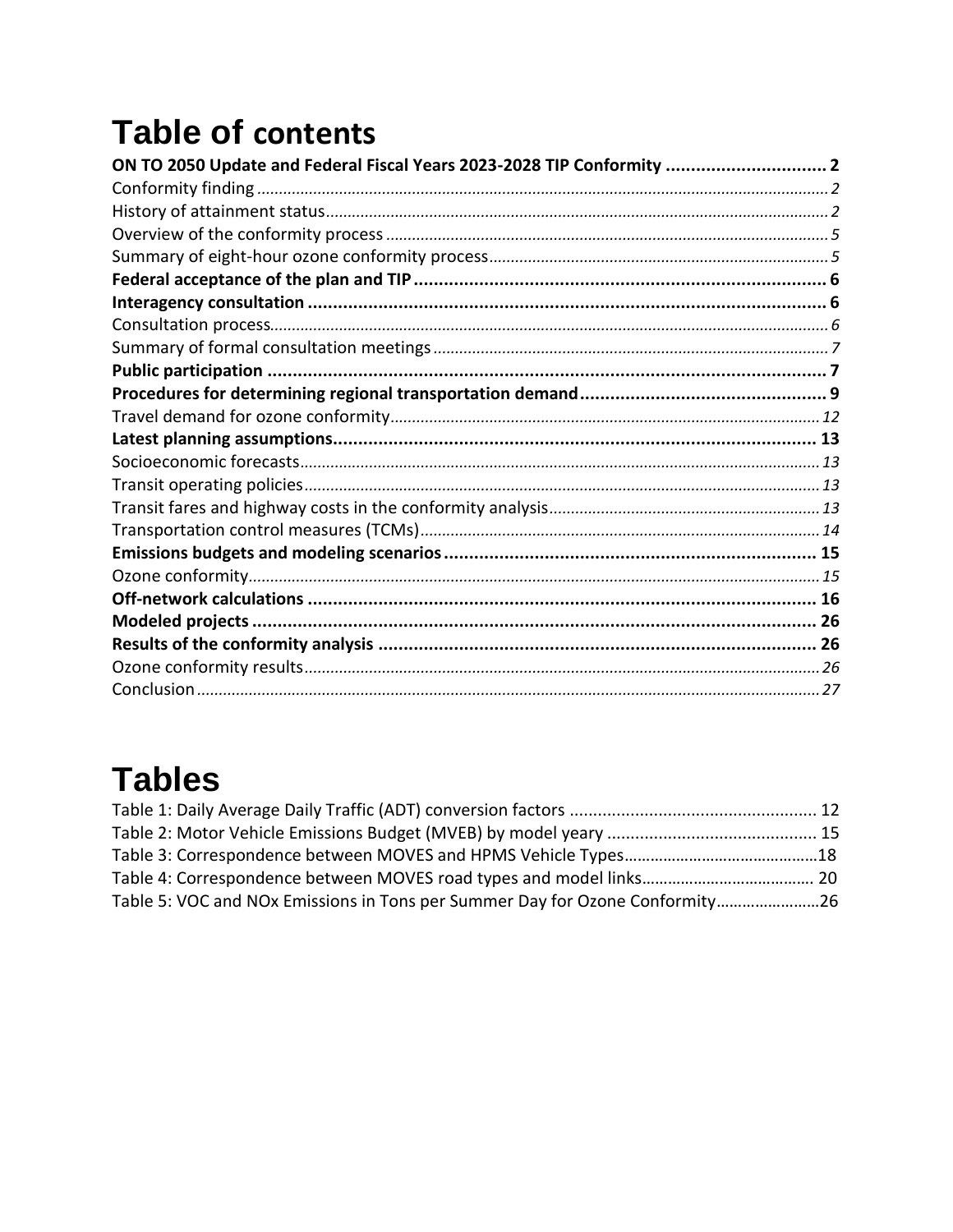## <span id="page-2-0"></span>**ON TO 2050 Update and Federal Fiscal Years 2023- 2028 TIP Conformity**

## <span id="page-2-1"></span>**Conformity finding**

Chicago Metropolitan Agency for Planning (CMAP) staff finds that the ON TO 2050 update and the *Federal Fiscal Year 2023-2028 Transportation Improvement Program (FFY 2023-28 TIP)* conform to the State Implementation Plan (SIP) for the 8-hour Ozone National Ambient Air Quality Standards (NAAQS) based on the results of the conformity analysis.

This report makes the determination that the region's transportation plan and program satisfy all applicable criteria and procedures in the conformity regulations. The *Transportation Conformity Analysis for the 8-Hour Ozone National Ambient Air Quality Standards* documentation is the subject of a public comment period from June 10-August 13, 2022. CMAP will recognize, consider, and respond to comments received. The ON TO 2050 update and FFY 2023-2028 TIP, including this conformity determination, will be brought to the CMAP Metropolitan Planning Organization Policy Committee and Board for approval and update in accordance with federal regulations on October 12, 2022.

### <span id="page-2-2"></span>**History of attainment status**

#### **Ozone**

#### 1997 Ozone NAAQS

Based on air quality monitoring data gathered from 1988-90, the northeastern Illinois area was designated as a "severe" nonattainment area for the 1-hour national ambient air quality standard (NAAQS) for ozone by the U.S. Environmental Protection Agency (U.S. EPA) on November 6, 1991 (56 FR 56694). The northeastern Illinois ozone nonattainment area included the counties of Cook, DuPage, Kane, Lake, McHenry, and Will, the townships of Aux Sable and Goose Lake in Grundy County, and Oswego Township in Kendall County. The Indiana counties of Lake and Porter were also included in the nonattainment area.

On April 15, 2004, U.S. EPA issued final designations of areas not attaining the 8-hour NAAQS for ozone promulgated in 1997 under the Clean Air Act (69 FR 23898). The same area of northeastern Illinois and northwestern Indiana was designated as a moderate nonattainment area under this standard. On August 13, 2012, U.S. EPA issued a final rule finding the region in attainment of this standard, approving the Illinois Environmental Protection Agency's (Illinois EPA) redesignation request, and approving and finding adequate motor vehicle emissions budgets for 2008 and 2025 for volatile organic compounds (VOC) and nitrogen oxides (NOx) for use in conformity (77 FR 48062).

#### 2008 Ozone NAAQS

On June 11, 2012, U.S. EPA issued final designations of areas not attaining the 8-hour NAAQS for ozone promulgated in 2008 (77 FR 34221). The northeastern Illinois nonattainment area included the counties of Cook, DuPage, Kane, Lake, McHenry, and Will,



Chicago Metropolitan Agency for Planning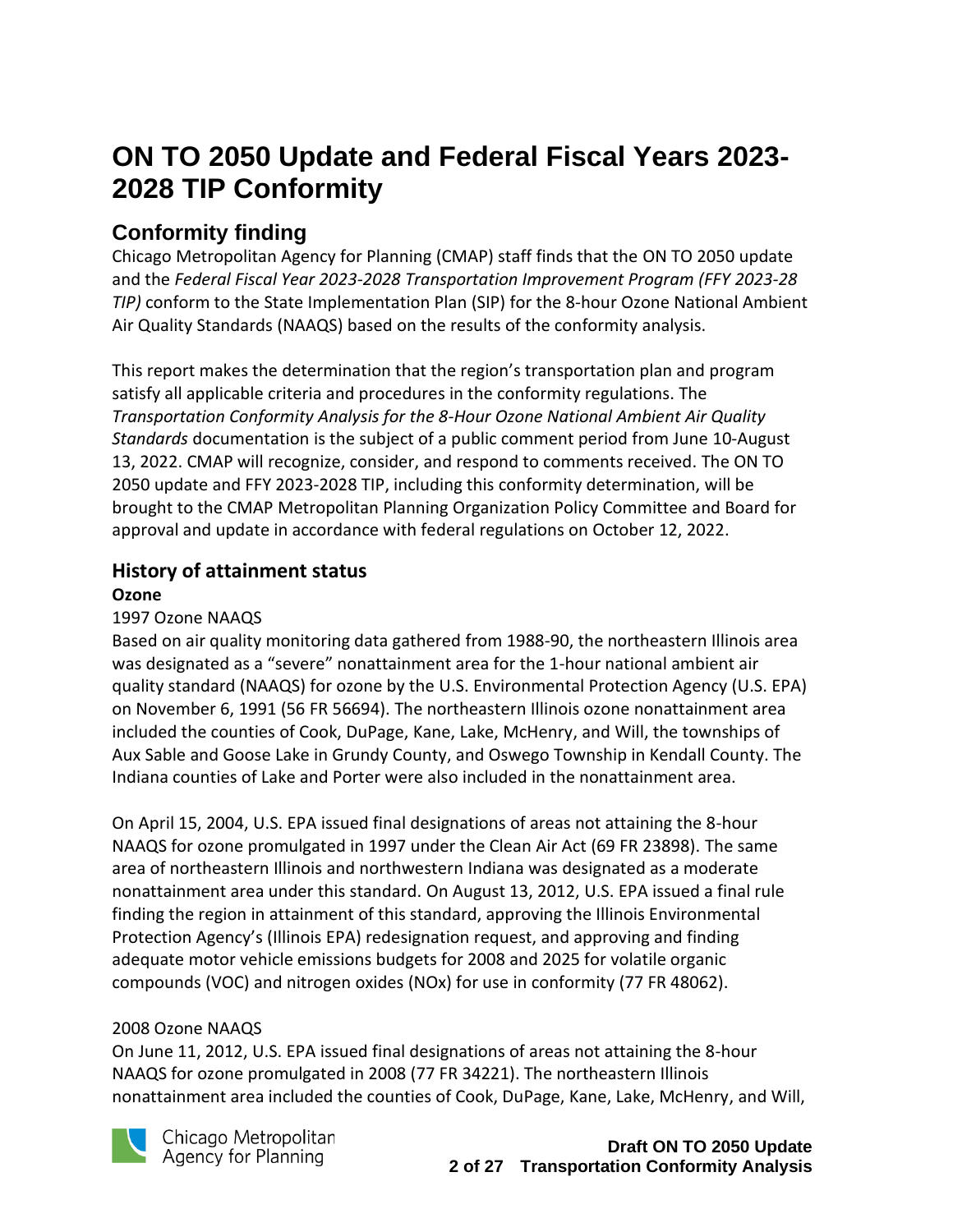the townships of Aux Sable and Goose Lake in Grundy County, and Oswego Township in Kendall County. The Indiana counties of Lake and Porter were included in the nonattainment area, as were Pleasant Prairie and Somers townships in Kenosha County, Wisconsin. These areas were designated as marginal nonattainment, meaning that they are expected to attain the NAAQS by the attainment year of 2015. The region did not reach attainment in 2015. This resulted in the designation for the aforementioned areas to be reclassified from marginal to moderate nonattainment on May 4, 2016, by the U.S. EPA (81 FR 26697). On September 23, 2019, the region was reclassified from moderate to serious nonattainment for failing to meet the 2008 Ozone NAAQS by U.S. EPA (84 FR 44238). On March 10, 2022, a federal register notice (87 FR 13668) to approve the Illinois portion of the Chicago-Naperville, Illinois-Indiana-Wisconsin area to attainment of the 2008 ozone standard was published for public comment. While the final approval of the redesignation to attainment of the 2008 ozone NAAQS has not yet been done, it is anticipated that that will occur during the late spring or summer of 2022. On May 20, 2022, the U.S. EPA published a final rule that redesignated the Illinois Portion of the Chicago-Naperville, Illinois-Indiana-Wisconsin Area to attainment of the 2008 ozone standard and approved a revision to SIP to include a 2008 ozone maintenance SIP with a horizon year of 2035 (87 FR 30828). In the notice a revised Motor Vehicle Emissions Budget (MVEB) for 2035 and beyond of 65 tons/day of VOCs and 110 tons/day of  $NO<sub>x</sub>$  was also included.

#### 2015 Ozone NAAQS

On October 26, 2015, the U.S. EPA issued the final rule for the 2015 NAAQS, which strengthened the ozone standard from .075 parts per million (ppm) to .070 ppm for the 8 hour standard. On April 30, 2018, the U.S. EPA published the nonattainment area designations on its website. It designated as marginal nonattainment five counties and two partial counties in the Chicago area nonattainment area: Cook, DuPage, Kane, Lake, and Will counties, Aux Sable and Goose Lake townships in Grundy County, and Oswego Township in Kendall County. The U.S. EPA also designated as part of the nonattainment area Calumet, Hobart, North, Ross, and St. John townships in Lake County, Indiana. In Wisconsin, it designated a portion of Kenosha County bounded by the Lake Michigan shoreline on the east, the Kenosha County boundary on the north, the Kenosha County boundary on the south, and the 88th Avenue (including the entire avenue) on the west as the Wisconsin portion of the of the Chicago-Naperville, Illinois-Indiana-Wisconsin Area nonattainment area for the 2015 ozone NAAQS<sup>1</sup>. On June 14, 2021, U.S. EPA approved revising the initial Air Quality Designation for 14 counties and partial counties across the country including McHenry County and parts of Porter County, Indiana, and Kenosha County, Wisconsin (86 FR 31438) from attainment to nonattainment of the 2015 ozone NAAQS. This action resulted in the 2008 and 2015 having the same ozone nonattainment areas for Chicago-Naperville, Illinois-Indiana-Wisconsin. On April 13, 2022, the U.S. EPA published a notice in the federal register (87 FR 21842) of the intent to reclassify, by operation of law, the region

 $1$  U.S. Environmental Protection Agency, "Chicago, IL-IN-WI Nonattainment Area Final Area Designations for the 2015 Ozone National Ambient Air Quality Standards Technical Support Document (TSD)," 2018, [https://www.epa.gov/sites/production/files/2018-05/documents/il\\_in\\_wi\\_chicago\\_final.pdf.](https://www.epa.gov/sites/production/files/2018-05/documents/il_in_wi_chicago_final.pdf)

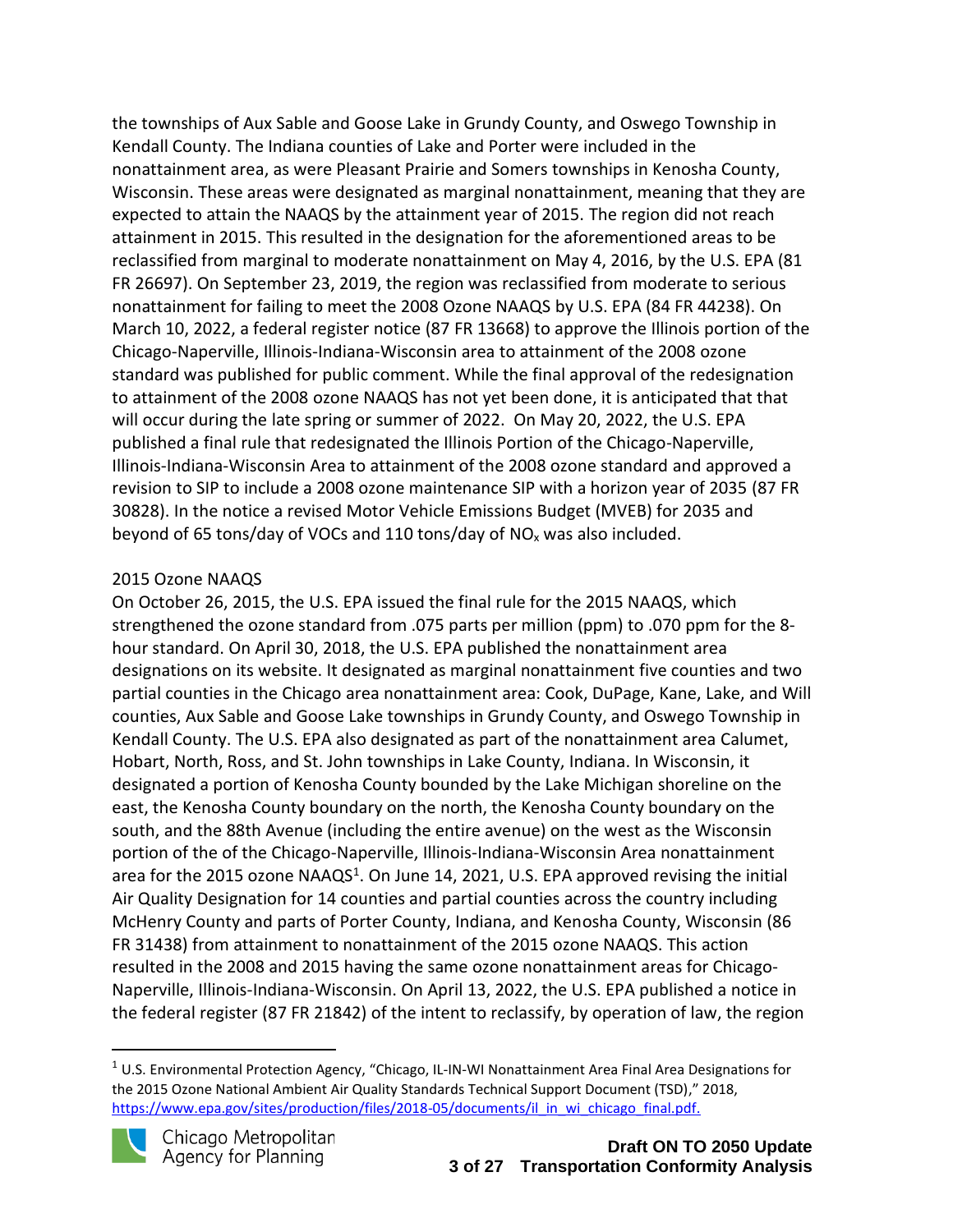from Marginal to Moderate nonattainment area due to a failure to attain the current ozone NAAQS by August 3, 2021. As noted above, the region was redesignated as being in attainment for the 2008 ozone NAAQS. However, as shown in the redesignation approval the region has a 3-year ozone design value of .075 which is the minimum met the standard for the 2008 ozone NAAQS. A 3-year design value of .070 is required to meet the 2015 ozone NAAQS. Data from recent ozone seasons suggest that the region is highly unlikely to demonstrate attainment of the 2015 ozone NAAQS by the moderate attainment date of September 24, 2024 and will likely be bumped up to serious nonattainment at that time.

#### **PM2.5**

Based on air quality monitoring data gathered from 2001-03, the northeastern Illinois area was designated as a "moderate" nonattainment area for the 1997 annual  $PM_{2.5}$  NAAQS by the U.S. EPA on April 5, 2005 (70 FR 944). The northeastern Illinois PM $_{2.5}$  nonattainment area includes the counties of Cook, DuPage, Kane, Lake, McHenry, and Will, the townships of Aux Sable and Goose Lake in Grundy County, and Oswego Township in Kendall County. The Indiana counties of Lake and Porter are also included in the nonattainment area.

On October 2, 2013, U.S. EPA issued a final rule finding the region in attainment of the 1997 annual PM<sub>2.5</sub> standard, approving Illinois EPA's redesignation request, and approving and finding adequate motor vehicle emissions budgets for 2008 and 2025 for direct  $PM_{2.5}$ emissions and NOx for use in conformity (78 FR 60704).

On January 15, 2012, U.S. EPA issued a final rule lowering the annual PM2.5 NAAQS from 15.0 micrograms per cubic meter to 12.0 micrograms per cubic meter (78 FR 3086). On December 13, 2013, Illinois EPA submitted a recommendation to U.S. EPA that the same counties and townships be designated as nonattainment as have been designated for the prior PM2.5 and ozone NAAQS. U.S. EPA's review of Illinois EPA's designation request determined that the data used to support a determination was not valid. Because the U.S. EPA could not make a determination that a violation existed, it could not make a designation for the Chicago region. The result was that Cook, DuPage, Kane, Lake, McHenry, and Will counties, Aux Sable Township and Goose Lake Township in Grundy County, and Oswego Township in Kendall County were determined to be "unclassifiable." On October 9, 2018, U.S. EPA proposed to approve a redesignation for Illinois from "unclassifiable" to "unclassifiable/attainment" (83 FR 50556). Once Illinois, specifically northeast Illinois, received a determination that the monitor data for a 3-year period was valid (as shown in the federal register notice above), it could be determined that the region met the  $PM_{2.5}$ NAAQS. Since the area had already been redesignated to attainment for the 1997 annual PM2.5 NAAQS, transportation conformity no longer applied on the effective date of the final  $PM_{2.5}$  SIP requirements rule, which was October 24, 2016.<sup>2</sup>

<sup>2</sup> U.S. Environmental Protection Agency, "Transportation Conformity Guidance on the Revocation of the 1997 Annual PM2.5 NAAQS [https://19january2017snapshot.epa.gov/sites/production/files/2016-](https://19january2017snapshot.epa.gov/sites/production/files/2016-10/documents/420b16072.pdf) [10/documents/420b16072.pdf](https://19january2017snapshot.epa.gov/sites/production/files/2016-10/documents/420b16072.pdf)

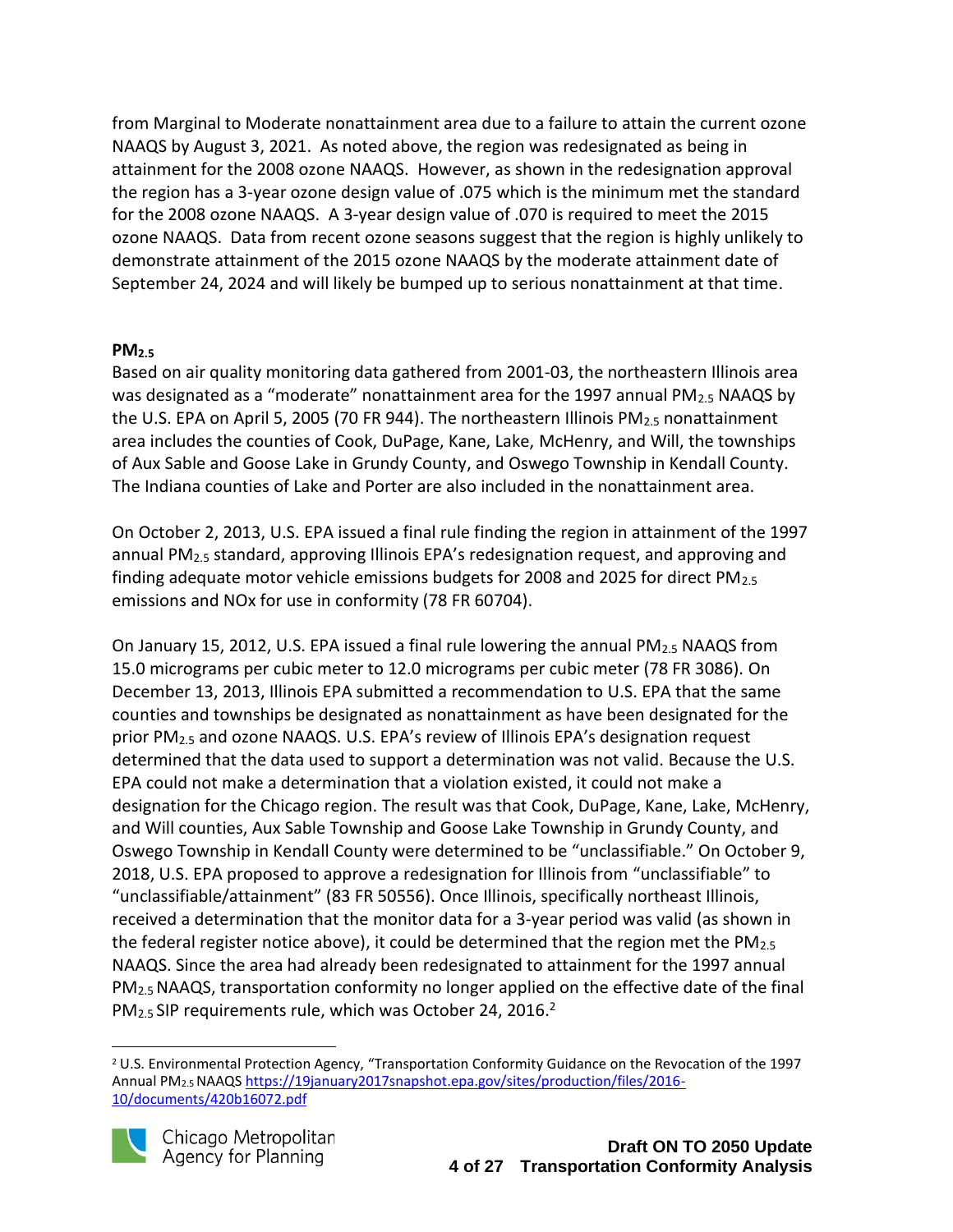### <span id="page-5-0"></span>**Overview of the conformity process**

The transportation conformity provisions of the Clean Air Act Amendments of 1990 require that the metropolitan planning organization (MPO) for northeastern Illinois determine if the region's transportation plan, program, and projects conform to applicable SIPs and that emissions — taken as a whole from the plan, program, and projects — will not negatively impact the region's ability to meet the NAAQS deadlines. Conformity to a SIP means that the region's transportation plan and program:

- 1) Will not cause any new violations of the NAAQS;
- 2) Will not cause any worsening of existing violations; and
- 3) Will not delay efforts to attain the NAAQS in a timely manner.

This demonstration is conducted by comparing motor vehicle emissions estimates developed from implementation of the ON TO 2050 plan update and the FFY 2023–28 TIP for specific analysis years to the motor vehicle emissions budgets (MVEBs) contained in the applicable SIP.

Federal Highway Administration (FHWA) and the Federal Transit Administration (FTA) must also make a conformity determination for the ON TO 2050 plan update and the TIP. In addition, the region's TIP needs to be amended into the Statewide TIP (STIP), and that amendment must be approved by FHWA and FTA.

The purpose of this report is to document the process and findings developed as part of the transportation conformity analysis of the ON TO 2050 plan update and the FFY 2023–28 TIP.

#### <span id="page-5-1"></span>**Summary of 8-Hour ozone conformity process**

The Illinois EPA submitted a redesignation request and maintenance SIP for the 1997 8-hour ozone standard to U.S. EPA on March 18, 2009. In 2011, Illinois EPA submitted a revised redesignation request that included proposed budgets developed with the U.S. EPA's Motor Vehicle Emission Simulator (MOVES) model. U.S. EPA approved these MOVES-based budgets and found them adequate for conformity on August 13, 2012. On March 28, 2014, Illinois EPA submitted to U.S. EPA updated MVEBs for its maintenance SIP. On October 6, 2014, U.S. EPA published approval of the revised budgets in the Federal Register (79 FR 60073).

As previously mentioned, on May 20, 2022, a federal register notice (87 FR 30828) to redesignate the region to attainment of the 2008 ozone NAAQS was published. It included a maintenance plan designed to demonstrate that the Chicago area is in attainment of the 2008 ozone NAAQS through 2035. The notice also included a revised MVEB budget for 2035 and beyond (MVEB prior to 2035 was unchanged). With 2035 being the final year of the 2008 ozone maintenance plan that year needed to be added as a scenario year to CMAP transportation conformity process so that maintenance of the 2008 ozone NAAQS could be demonstrated. The revised MVEB and inclusion of 2035 as a scenario year to be modeled was discussed at a Tier II Consultation meeting on April 7, 2022. Conformity analysis for the ON TO 2050 update and FFY 2023-2028 TIP evaluated mobile source emissions in the region against these MVEB for scenario years 2025, 2030, 2035, 2040, and 2050.



Chicago Metropolitan Agency for Planning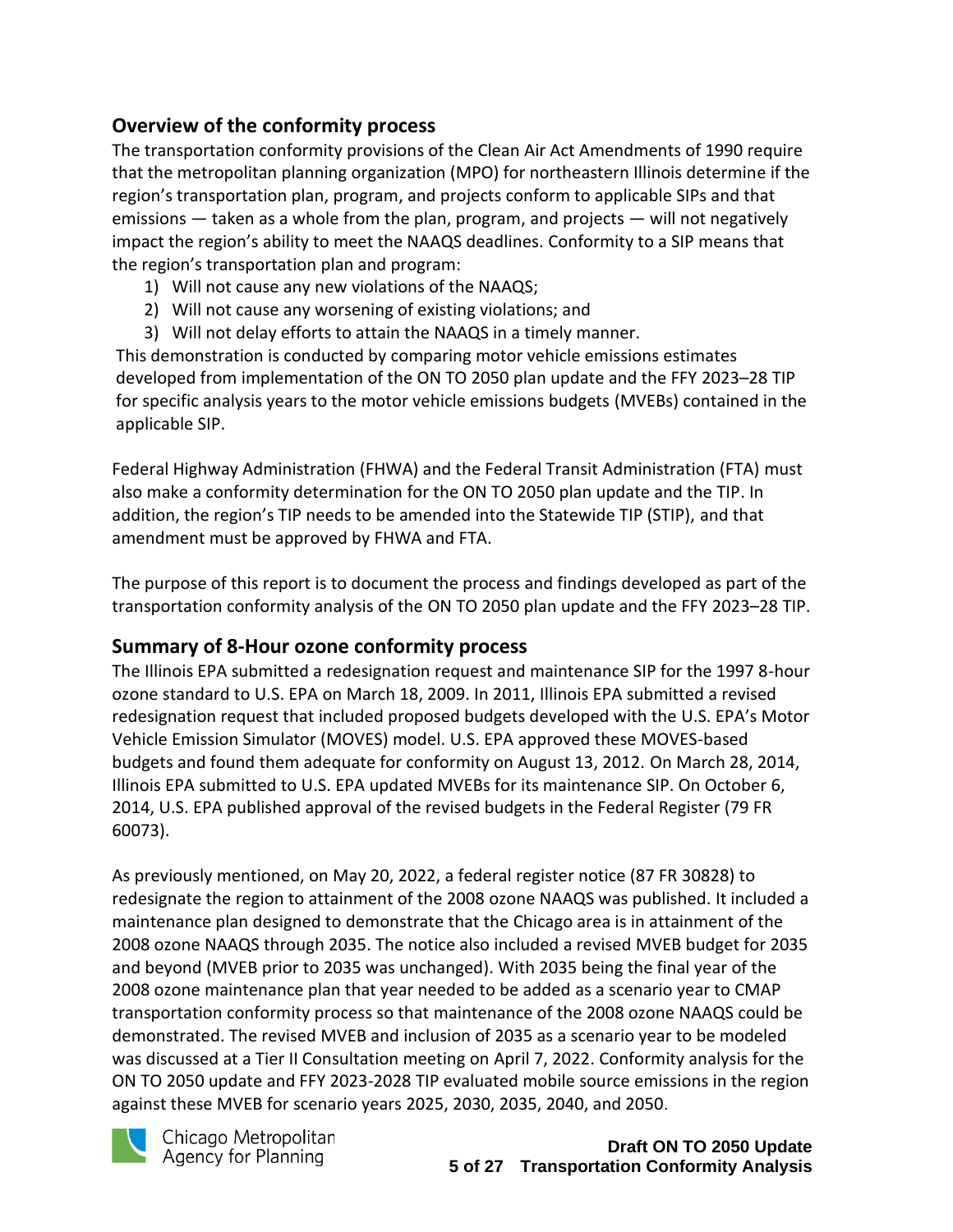# <span id="page-6-0"></span>**Federal acceptance of the plan and TIP**

The most recent federal review of the TIP conformity determination occurred on January 13, 2022. The U.S. Department of Transportation (U.S. DOT), through the FHWA Illinois Division and the FTA Region 5, found that the conformity analysis performed by CMAP met the applicable criteria of 40 CFR 51 and 93, and approved the amendment to the FFY 2019- 24 TIP.

## <span id="page-6-1"></span>**Interagency consultation**

Interagency consultation is required under the transportation conformity rule, as described in 40 CFR 93.105. In the northeastern Illinois region, these procedures are addressed through the consultation process described below and through the work of CMAP's committees, working committees, and other groups as described in the region's Public Participation Plan.<sup>3</sup>

In the northeastern Illinois region, consultation involving CMAP, Illinois EPA, Illinois Department of Transportation (IDOT), Regional Transportation Authority (RTA), FHWA, FTA, U.S. EPA, and other entities as appropriate, facilitates the local, regional, and state decisionmaking process by providing a forum for all affected federal, state, regional, and local agencies to discuss and resolve important issues. Decisions made through this interagency consultation process guide CMAP in making the conformity determination.

#### <span id="page-6-2"></span>**Consultation process**

The consultation process facilitates the regional planning process in several ways. First, consultation assures early and proactive participation by the U.S. EPA, FTA, and FHWA in the plan and TIP development process. Second, consultation serves as a forum for interagency communication and understanding to prevent or resolve potential obstacles in the conformity process. Finally, the expertise of the federal agency representatives is relied upon for assistance in interpreting air quality regulations, transportation plan requirements, and TIP requirements.

Acceptable means of communication for the purpose of consultation include telephone, fax, email, person-to-person communication, and arranged meetings. The consultation team has found that having all parties present at meetings greatly facilitates interagency coordination and assures mutual understanding of issues and determinations. Therefore, CMAP relies heavily upon scheduled consultation meetings with federal agency representatives and other members of the consultation team.

<sup>&</sup>lt;sup>3</sup> Chicago Metropolitan Agency for Planning, "Public Participation Plan," 2019, [https://www.cmap.illinois.gov/documents/10180/996489/Public+Participation+Plan+FINAL.pdf/7204bc72-0def-6682-](https://www.cmap.illinois.gov/documents/10180/996489/Public+Participation+Plan+FINAL.pdf/7204bc72-0def-6682-2bf3-9832b705c70b) [2bf3-9832b705c70b.](https://www.cmap.illinois.gov/documents/10180/996489/Public+Participation+Plan+FINAL.pdf/7204bc72-0def-6682-2bf3-9832b705c70b) 

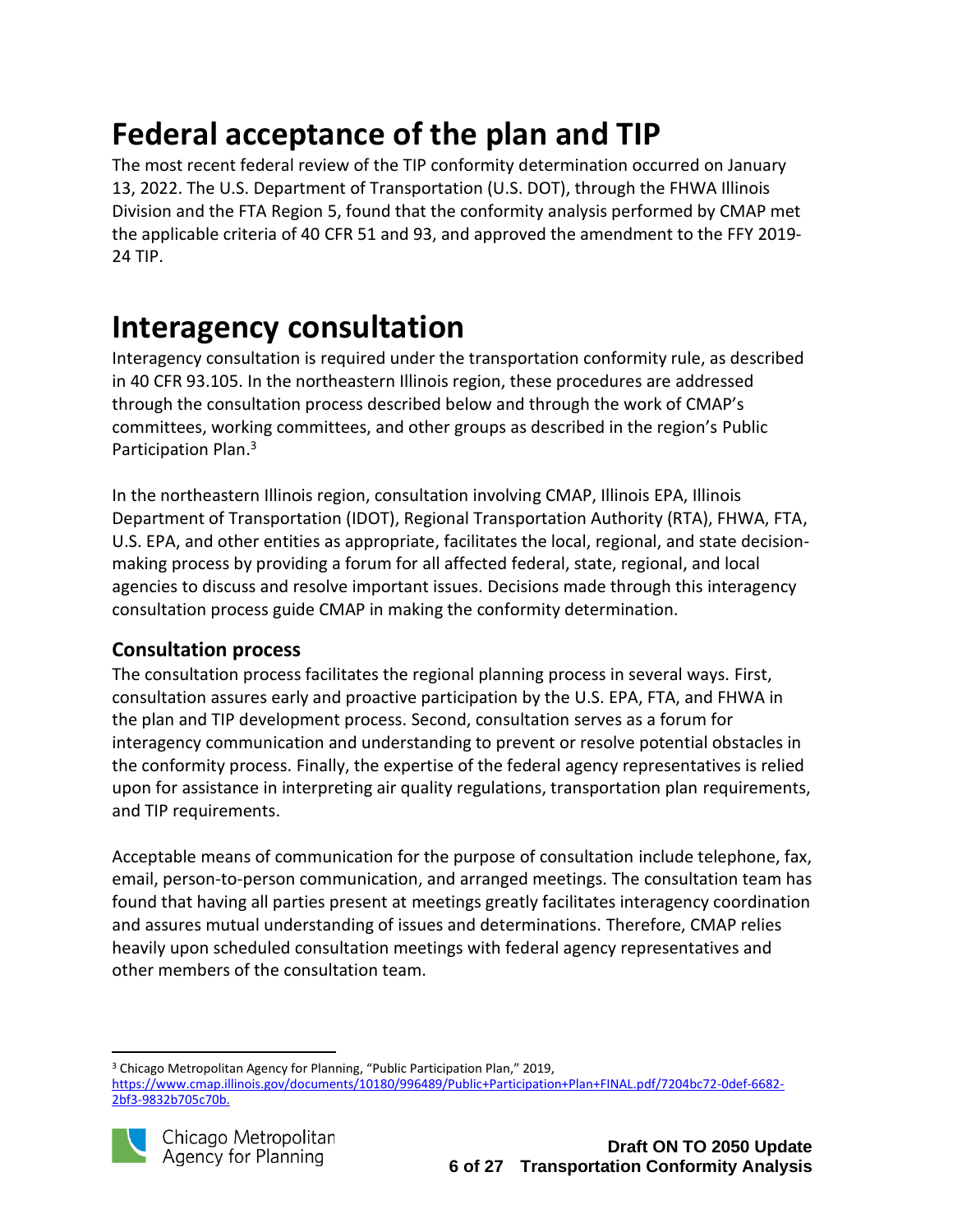The consultation group is comprised of representatives of FHWA, FTA, U.S. EPA, Illinois EPA, IDOT, RTA, and CMAP.

The consultation process in northeastern Illinois consists of two levels, or "tiers." Tier I participants include federal representatives from headquarters offices in Washington, D.C. Tier II participants include federal representatives from U.S. EPA's Region 5 office, FTA's Region 5 office, FHWA's Division Office, Illinois EPA, IDOT, RTA, and CMAP. In addition to the standing members of the consultation team, representatives of local transportation implementing agencies and other stakeholders are invited to attend as appropriate. The Tier I consultation team is convened in the event the Tier II team is unable to resolve a particular issue.

The consultation process used during the development of the ON TO 2050 update, FFY 2023-28 TIP, and this conformity analysis consisted solely of Tier II meetings.

The consultation team meets at the CMAP office on an as-needed basis; however, it has historically met at least twice a year. Every attempt is made to schedule meetings so that all representatives can attend, but meetings are held whether or not all members are present. No decision is put into effect until all parties involved in the consultation process agree.

To provide a reference for discussion items and issue resolution, CMAP staff prepares meeting summaries following the completion of each scheduled consultation meeting. These summaries are reviewed for accuracy and approved by the consultation team at a subsequent meeting. Following resolution of an issue, staff typically provides a verbal update to pertinent CMAP committees to assist committee members in their decisionmaking processes.

### <span id="page-7-0"></span>**Summary of formal consultation meetings**

Agendas, minutes of consultation meetings, and other materials used by the Tier II Consultation Team are available on the CMAP website. 4

# <span id="page-7-1"></span>**Public participation**

The Public Participation Plan adopted by the CMAP Board and the MPO Policy Committee in June 2019<sup>5</sup> establishes the mechanisms by which CMAP reaches out to its many stakeholders and the public.

<sup>5</sup> Chicago Metropolitan Agency for Planning, "Public Participation Plan," 2019, [https://www.cmap.illinois.gov/documents/10180/996489/Public+Participation+Plan+FINAL.pdf/7204bc72-0def-6682-](https://www.cmap.illinois.gov/documents/10180/996489/Public+Participation+Plan+FINAL.pdf/7204bc72-0def-6682-2bf3-9832b705c70b) [2bf3-9832b705c70b.](https://www.cmap.illinois.gov/documents/10180/996489/Public+Participation+Plan+FINAL.pdf/7204bc72-0def-6682-2bf3-9832b705c70b) 



<sup>4</sup> Chicago Metropolitan Agency for Planning, Tier II Consultation webpage*,*  [http://www.cmap.illinois.gov/committees/other-groups/tier-ii-consultation.](http://www.cmap.illinois.gov/committees/other-groups/tier-ii-consultation)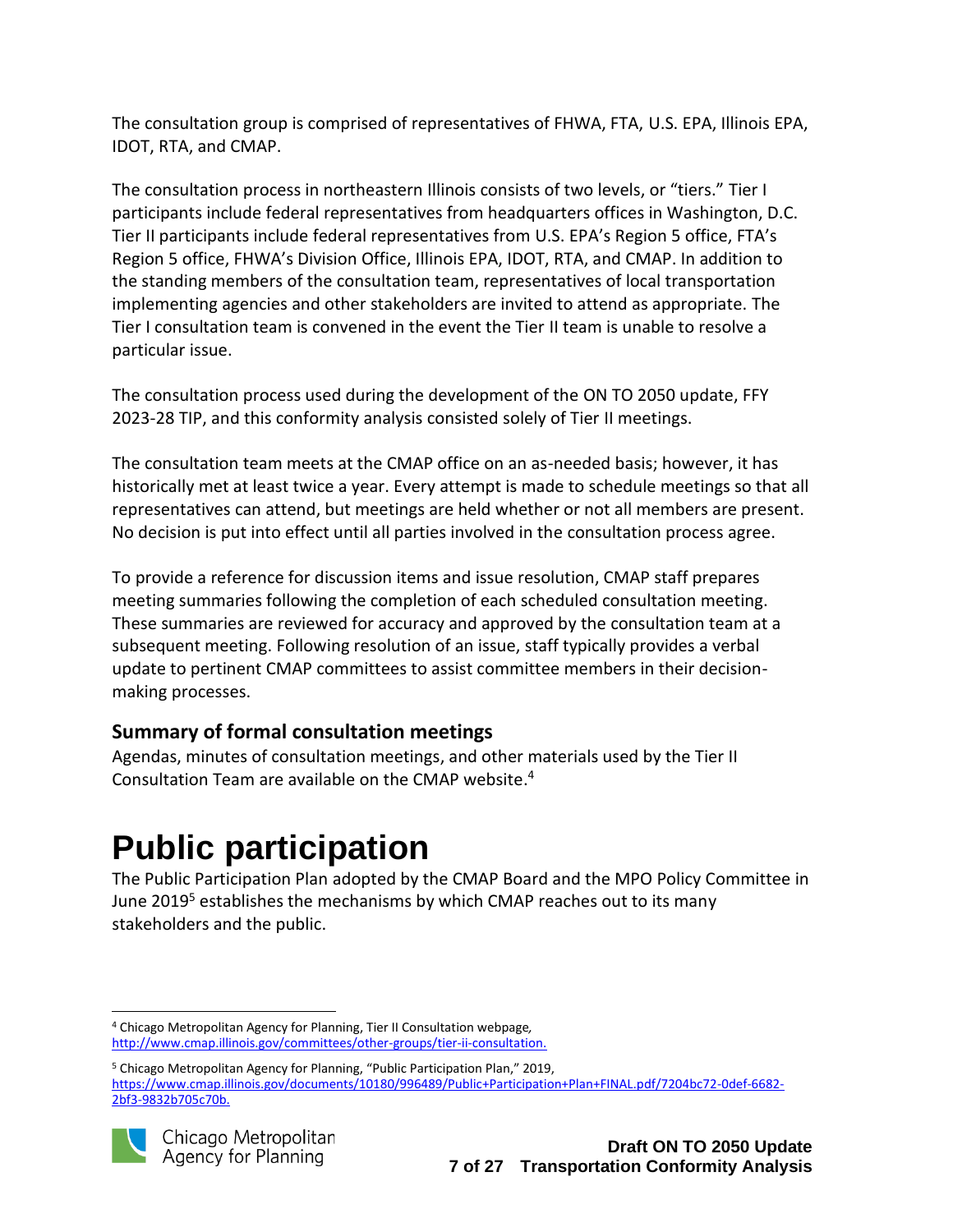A formal public comment period for the draft Transportation Conformity Analysis for the PM2.5 and Eight-Hour Ozone National Ambient Air Quality Standards will be held from June 10-August 13, 2022. A formal public hearing will be held August 11, 2022. Comments are accepted via fax, mail, and email.

CMAP or the Tier II Consultation committee will respond to any public comments received during the public comment period on the conformity analysis.

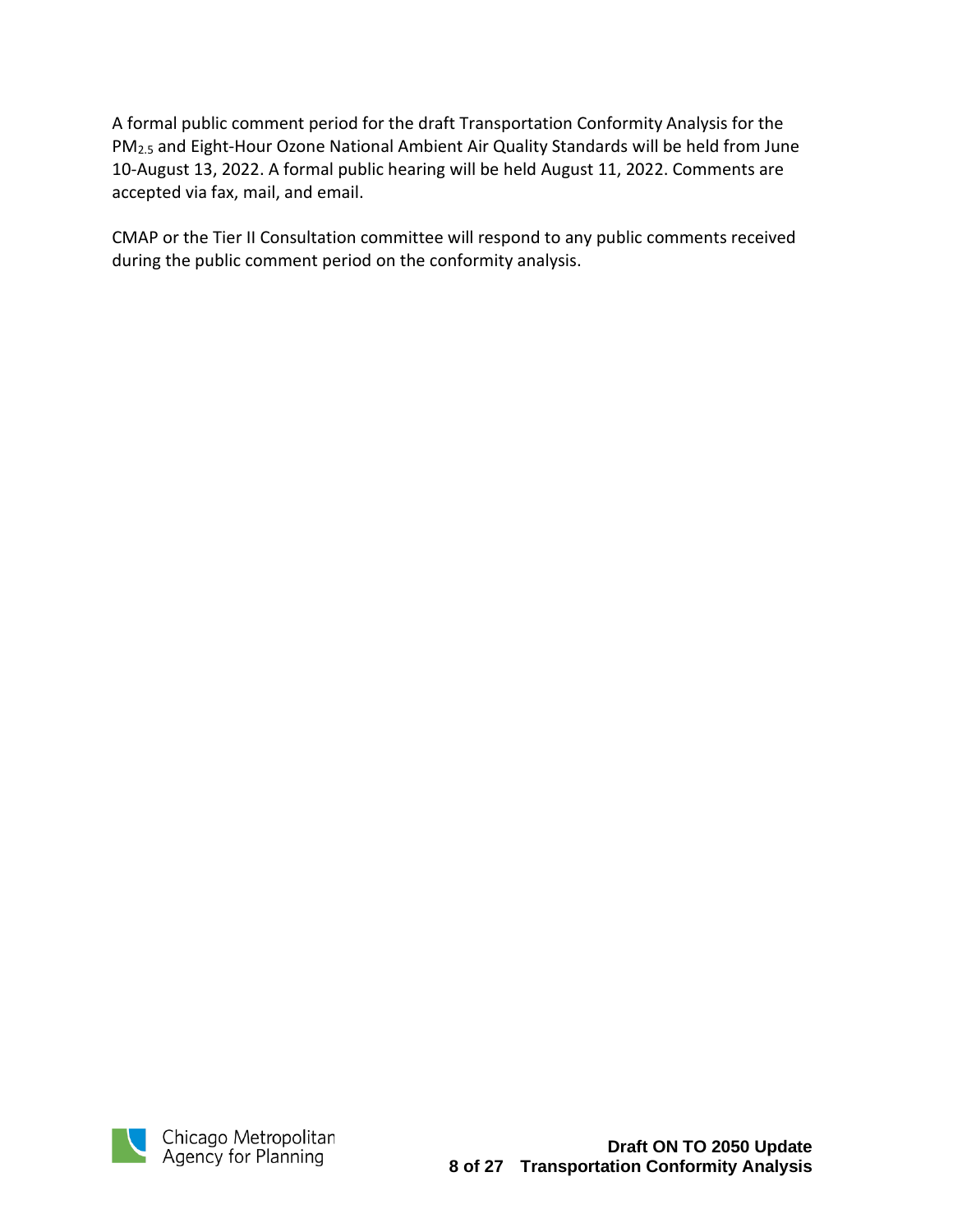# <span id="page-9-0"></span>**Procedures for determining regional transportation demand**

The procedures for determining regional transportation demand are subject to requirements set out in the conformity regulations, at 40 CFR 93.122(b).

The *Travel Demand Model Documentation*<sup>6</sup> appendix describes the modeling process used to develop inputs from the travel demand model for this transportation conformity analysis. This material demonstrates the inherent behavioral connections between regional land use, demographics, transportation infrastructure, and policy input to the quantification of travel demand levels and patterns, and the subsequent measurement of transportation system performance, which the models contain.

The following is a description of how CMAP's demand model meets the specific criteria from the regulations:

| Paragraph      | Requirement                                                                                                                                                                                                                                                                                                                                                                             | How the requirement is satisfied                                                                                                                                                                                                              |
|----------------|-----------------------------------------------------------------------------------------------------------------------------------------------------------------------------------------------------------------------------------------------------------------------------------------------------------------------------------------------------------------------------------------|-----------------------------------------------------------------------------------------------------------------------------------------------------------------------------------------------------------------------------------------------|
| (b) $(1)$ (i)  | Network-based travel models<br>must be validated against<br>observed counts (peak and off-<br>peak, if possible) for a base year<br>that is not more than 10 years<br>prior to the date of the conformity<br>determination. Model forecasts<br>must be analyzed for<br>reasonableness and compared to<br>historical trends and other factors,<br>and the results must be<br>documented. | The models were validated against<br>2019 ground counts and will be<br>documented in the 2022 CMAP Travel<br>Demand Model Validation Report.                                                                                                  |
| (b) $(1)$ (ii) | Land use, population,<br>employment, and other network-<br>based travel model assumptions<br>must be documented and based<br>on the best available information.                                                                                                                                                                                                                         | The socioeconomic forecasts used are<br>based on the best available information<br>including census data and a sound<br>methodology as described in the<br>Regional Socioeconomic Forecast <sup>7</sup><br>appendix of the ON TO 2050 update. |

<sup>6</sup> Chicago Metropolitan Agency for Planning, "Travel Model Documentation Report," 2018,

<sup>7</sup> Chicago Metropolitan Agency for Planning, ON TO 2050 socioeconomic forecast webpage, [http://www.cmap.illinois.gov/onto2050/socioeconomic-forecast.](http://www.cmap.illinois.gov/onto2050/socioeconomic-forecast)



https://www.cmap.illinois.gov/documents/10180/1439048/ON+TO+2050+Update+Travel+Demand+Model+Documentatio n+Appendix.pdf/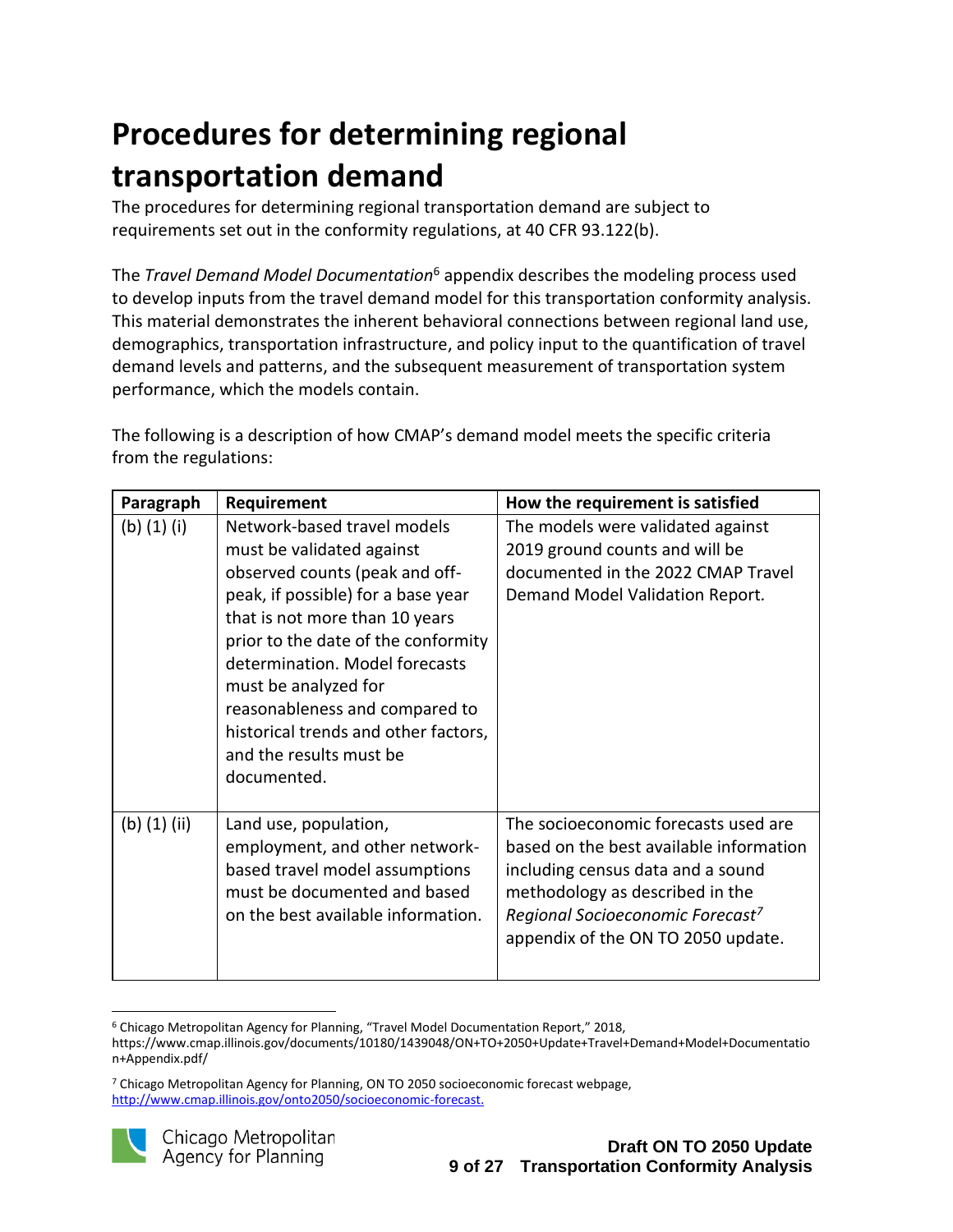| $(b)$ $(1)$ $(iii)$ | Scenarios of land development<br>and use must be consistent with<br>the future transportation system<br>alternatives for which emissions<br>are being estimated. The<br>distribution of employment and<br>residences for different<br>transportation options must be<br>reasonable.                                                                                                                     | The analysis uses forecasts of<br>population, employment, and land use<br>developed by CMAP. The Local Area<br>Allocation process described in the<br>Regional Socioeconomic Forecast <sup>8</sup><br>specifically accounts for the interaction<br>between residential and business<br>locations; transportation system<br>improvements; and land values and<br>redevelopment policies. The<br>transportation simulation model has<br>been structured with a feedback<br>mechanism. Analysis and scenario<br>testing were performed on land<br>use/transportation interactions during<br>the development of ON TO 2050<br>update. |
|---------------------|---------------------------------------------------------------------------------------------------------------------------------------------------------------------------------------------------------------------------------------------------------------------------------------------------------------------------------------------------------------------------------------------------------|-----------------------------------------------------------------------------------------------------------------------------------------------------------------------------------------------------------------------------------------------------------------------------------------------------------------------------------------------------------------------------------------------------------------------------------------------------------------------------------------------------------------------------------------------------------------------------------------------------------------------------------|
| (b) $(1)$ (iv)      | A capacity-sensitive assignment<br>methodology must be used, and<br>emissions estimates must be<br>based on a methodology that<br>differentiates between peak and<br>off-peak link volumes and speeds,<br>and uses speeds based on final<br>assigned volumes.                                                                                                                                           | Separate capacity restraint assignments<br>are produced to estimate vehicle miles<br>and travel speeds for eight time periods<br>during the day. Results of the separate<br>period assignments are accumulated<br>into daily volumes and tabulated by<br>vehicle mile by speed range as required<br>for the emission calculations.                                                                                                                                                                                                                                                                                                |
| $(b)$ $(1)$ $(v)$   | Zone-to-zone travel impedances<br>used to distribute trips between<br>origin and destination pairs must<br>be in reasonable agreement with<br>the travel times estimated from<br>final assigned traffic volumes.<br>Where use of transit currently is<br>anticipated to be a significant<br>factor in satisfying transportation<br>demand, these times should also<br>be used for modeling mode splits. | The modeling process includes three<br>iterations through the steps of<br>destination choice, mode split, and<br>assignment. The final distribution and<br>assignment of vehicle trips is based on<br>the times from the third model<br>iteration. In the iteration process, the<br>highway and transit times for each step<br>are the same for destination choice,<br>mode split, and assignment.                                                                                                                                                                                                                                |
| (b) (1) (vi)        | Network-based travel models<br>must be reasonably sensitive to<br>changes in the time(s), cost(s),                                                                                                                                                                                                                                                                                                      | The joint mode-destination choice logit<br>mode-choice model contains the full<br>range of pricing (or cost) variables in                                                                                                                                                                                                                                                                                                                                                                                                                                                                                                         |

<sup>8</sup> CMAP, ON TO 2050 socioeconomic forecast webpage, <http://www.cmap.illinois.gov/onto2050/socioeconomic-forecast>

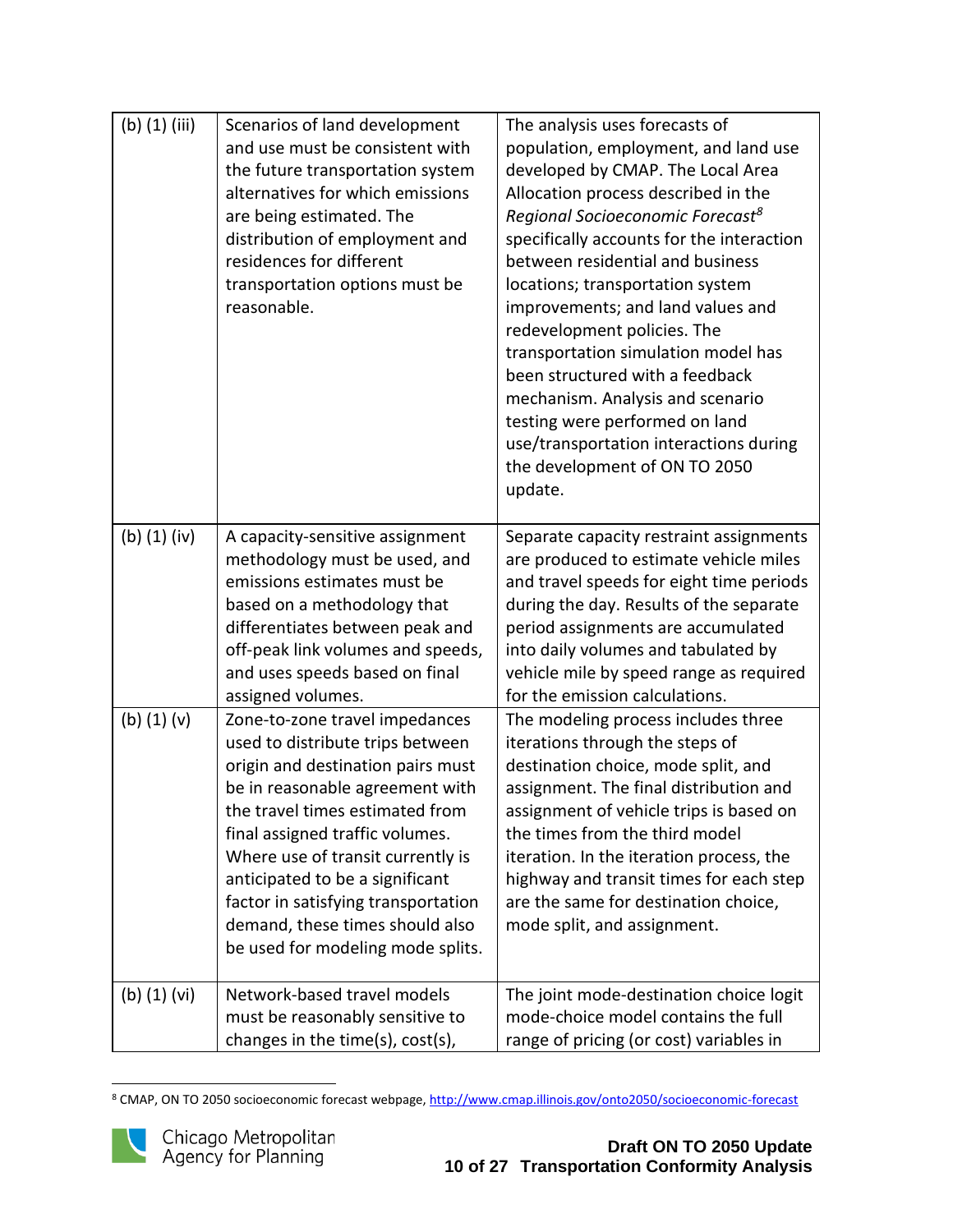| and other factors affecting travel | the individual utility equation            |
|------------------------------------|--------------------------------------------|
| choices.                           | expressions for private auto, hired auto,  |
|                                    | transit, and non-motorized modes.          |
|                                    | These cost variables include destination   |
|                                    | zone parking cost, rail station parking    |
|                                    | cost, automobile operating cost (cents     |
|                                    | per mile), tolls, and transit fares. In    |
|                                    | addition, the transit path selection uses  |
|                                    | the transit fares as one of the key        |
|                                    | parameters in selecting the transit path.  |
|                                    | The use of transit fares in path building  |
|                                    | is very important in a region that has     |
|                                    | transit options including commuter rail,   |
|                                    | rapid transit, express bus, and local bus. |
|                                    | The impact of tolling on vehicle route     |
|                                    | choice is realized in the traffic          |
|                                    | assignment procedures through              |
|                                    | generalized cost calculations, which       |
|                                    | make the choices sensitive to changes      |
|                                    | in toll amounts.                           |

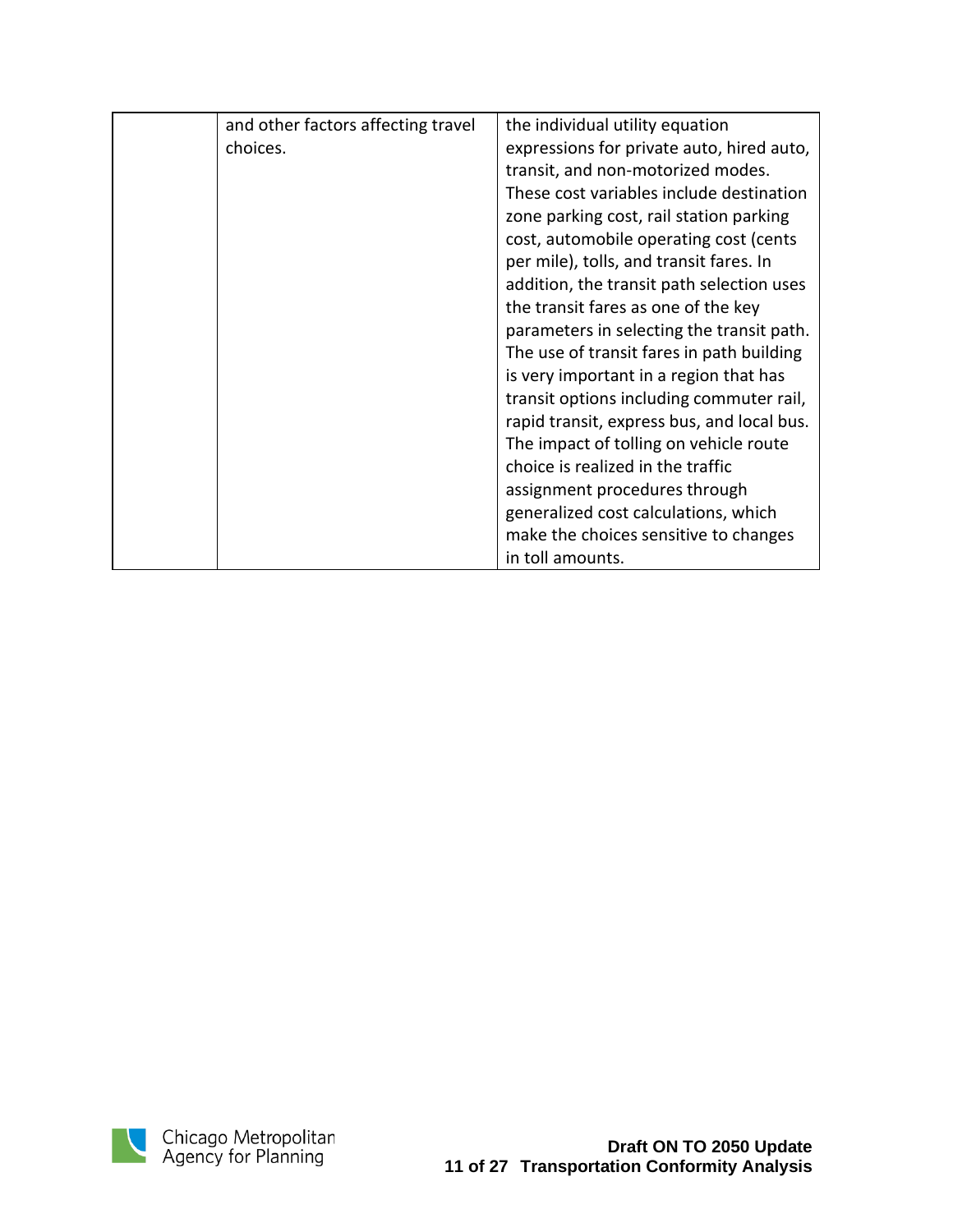### <span id="page-12-0"></span>**Travel demand for ozone conformity**

Because the ozone NAAQS are based on daily measurements, the vehicle miles of travel (VMT) estimates for conformity analysis are daily values. Furthermore, because the highest ozone concentrations are monitored during the summer, the VMT estimates are adjusted to be daily VMT for a summer weekday. The travel demand model runs produce weekday averages over the year, so the VMT results of the model runs are adjusted by increasing the model averages to summer weekday averages, based on analysis of traffic monitoring data by IDOT. The adjusted VMT values are then used as input to U.S. EPA's MOVES3 emissions model. The adjustment factors are:

| <b>Facility</b> | <b>Multiplier</b> |
|-----------------|-------------------|
| Arterial        | 1.0700            |
| Expressway      | 0.9969            |
| Local           | 1.0700            |
| Ramp            | 1.0700            |

#### <span id="page-12-1"></span>**Table 1**: **Average daily traffic (ADT) conversion factors**

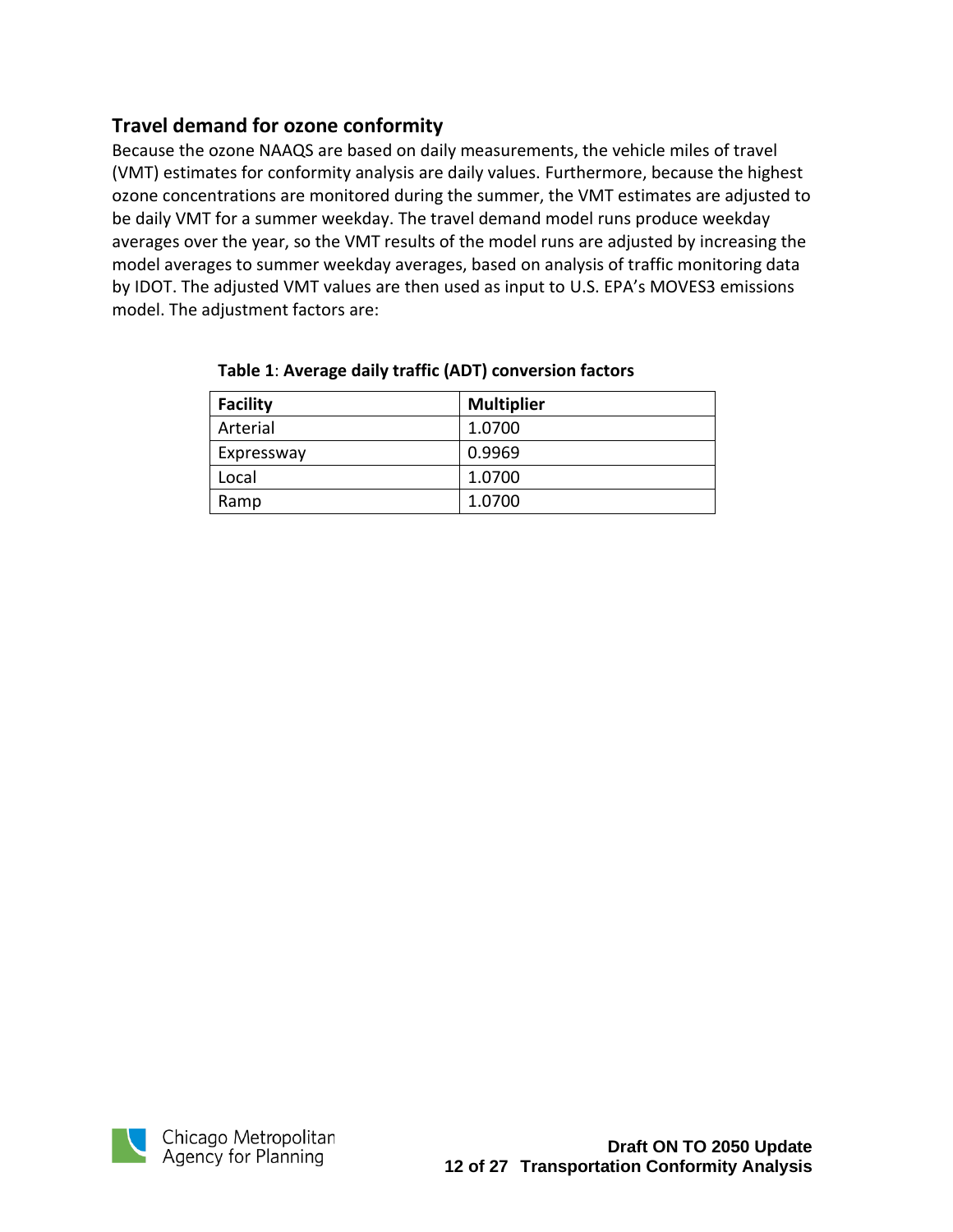# <span id="page-13-0"></span>**Latest planning assumptions**

### <span id="page-13-1"></span>**Socioeconomic forecasts**

A major input to any transportation demand modeling process is the socioeconomic data used to develop the number and types of trips to be assigned to the transportation system. There are three components to this data: the geographic or spatial component, the socioeconomic variables used to describe or characterize these areas, and the base and forecast years that define the time horizons for the analysis.

CMAP has systematically forecast 2050 population, employment, and economic activity from the land use and transportation strategies of ON TO 2050. The CMAP travel demand models are then used to estimate travel behavior, congestion, and VMT resulting from these forecasts. Population and employment estimates were developed for five-year increments through the regional socioeconomic forecast process. These forecasts are used for interim conformity years and are tested against transportation improvements expected to be implemented at the time. A description of the method used to prepare the forecasts and data summaries are included in the ON TO 2050 socioeconomic forecast update.<sup>9</sup>

### <span id="page-13-2"></span>**Transit operating policies**

The RTA develops operating and capital budgets and plans<sup>10</sup> that are updated annually and serve as the basis for considering the impact of transit operating policies on travel demand model estimates. These documents include projections over the near term of key transit operating policies including fare, service, and ridership levels.

Because the most recent conformity determination was adopted in January 2022, transit operating policies (including fares and service levels) and assumed transit ridership have not changed. The impacts of the COVID-19 pandemic are not reflected in the travel demand model or the mobile source emissions modeling as the base year is 2019. Future impacts regarding transit ridership caused by the COVID-19 pandemic are uncertain and warrant further evaluation but at this time data that can be used for modeling to support long-term changes in transit ridership, have yet to be developed.

### <span id="page-13-3"></span>**Transit fares and highway costs in the conformity analysis**

The transportation model used in the conformity analysis requires information on the cost of transportation by each mode. Of particular importance are the relative costs of transportation versus all other costs, and the relative costs of the transit and auto modes to each other. Auto costs used in the model are based on the cost to own and operate an automobile, parking costs, and charges for tollway facilities. Transit costs include information on the base fares, transfers, and access costs.

<sup>&</sup>lt;sup>10</sup> Regional Transportation Authority, Finance & Management webpage, [http://www.rtachicago.org/index.php/finance](http://www.rtachicago.org/index.php/finance-management.html)[management.html.](http://www.rtachicago.org/index.php/finance-management.html)



<sup>9</sup> Chicago Metropolitan Agency for Planning, ON TO 2050 Socioeconomic forecast webpage, [http://www.cmap.illinois.gov/onto2050/socioeconomic-forecast.](http://www.cmap.illinois.gov/onto2050/socioeconomic-forecast)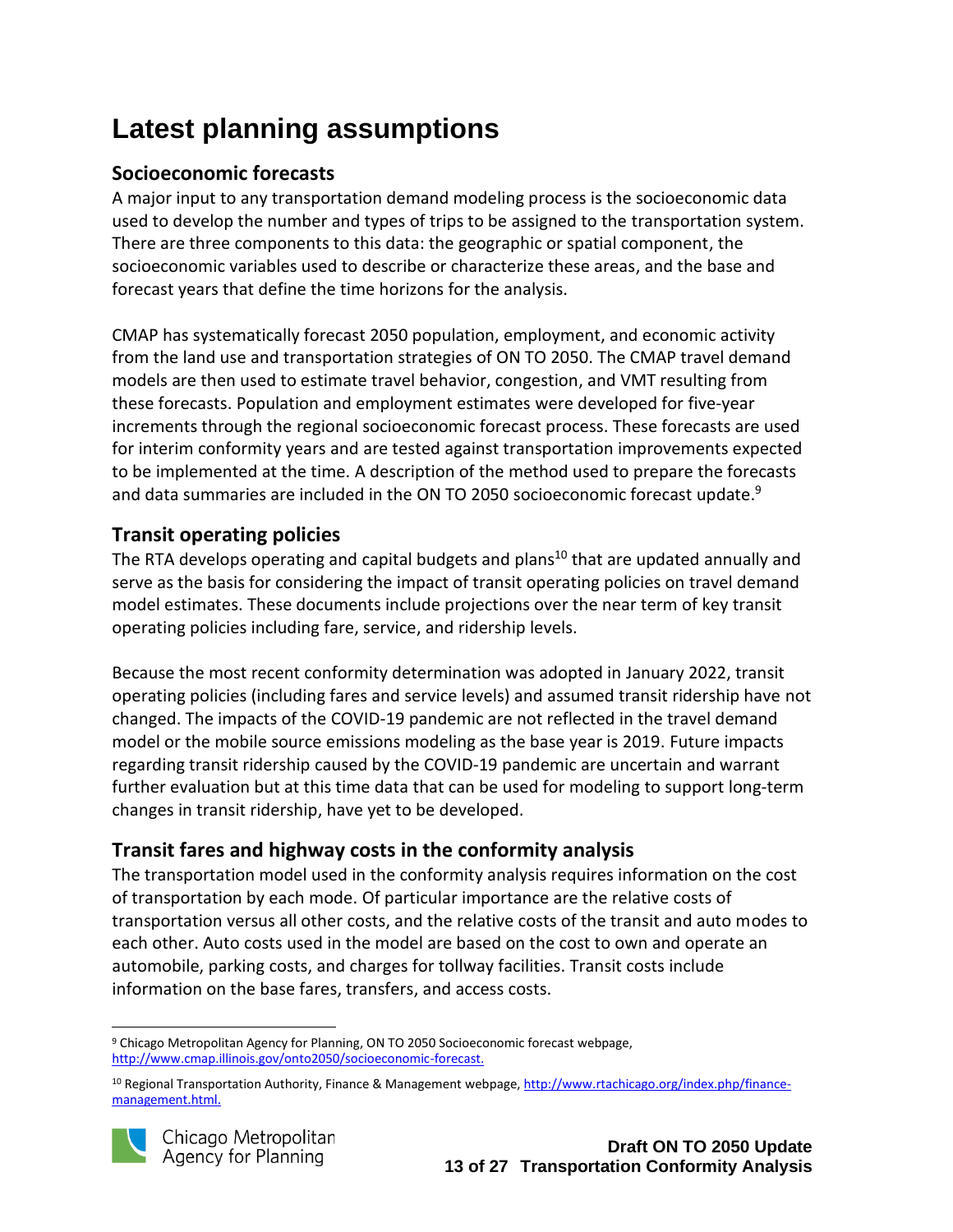It was assumed that the relative costs of the two transportation modes (highway and transit) would be the same in the future years as that which existed in the base year. This treatment of future costs for the transit mode and for the toll component of the auto operating cost is consistent with observed trends.

#### <span id="page-14-0"></span>**Transportation Control Measures (TCMs)**

TCMs were used to develop SIPs related to the one-hour ozone standard, including the 15 percent Rate of Progress (ROP) SIP (1993), control strategy SIP (1995), 1996 ROP SIP, 9 percent control strategy SIP (1998), and 9 percent ROP control strategy SIP (1999). All the TCMs adopted for these SIPs were implemented by 1999.

The ozone maintenance SIP, which has budgets found adequate for conformity, assume no TCMs. Thus, no such measures are identified here.

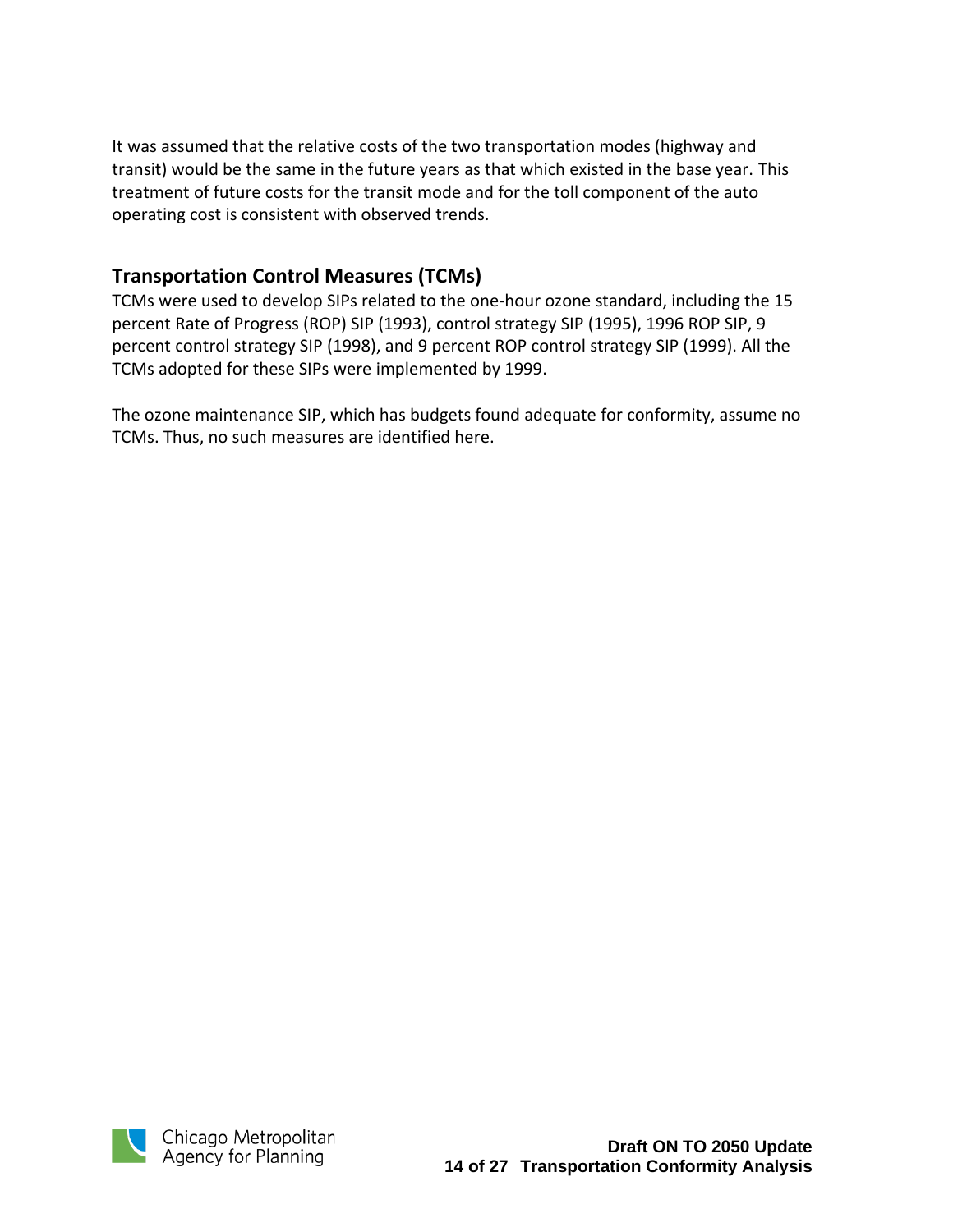# <span id="page-15-0"></span>**Emissions budgets and modeling scenarios**

Five analysis years are included in the region's conformity analyses:

- 2019 the base year (not modeling for conformity)
- 2025 the horizon budget year for the 1997 ozone maintenance SIP
- 2030 an intervening year not more than 10 years apart from the preceding and succeeding scenario years
- 2035 the proposed horizon budget year for the 2008 ozone maintenance SIP.
- 2040 an intervening year not more than 10 years apart from the preceding and succeeding scenario years
- 2050 the horizon year of the plan

### <span id="page-15-1"></span>**Ozone conformity**

Mobile source emissions budgets for ozone precursors — VOC and NOx — were developed by Illinois EPA as part of the 8-hour ozone maintenance SIP. On August 13, 2012, U.S. EPA issued a final rule approving and finding adequate MVEBs for 2008 and 2025 (77 FR 48062). As previously stated, the proposed rule for the redesignation for the 2008 ozone NAAQS to attainment have a budget that can be used for 2035 and beyond which is what CMAP, in consultation with the Tier II committee has chosen to do.

These are the budgets that are used in conformity determinations by CMAP.

| Model year | VOC (tons/day) | NOx (tons/day) |
|------------|----------------|----------------|
| 2025       | 60.13          | 150.27         |
| 2030       | 60.13          | 150.27         |
| 2035       | 65.00          | 110.00         |
| 2040       | 65.00          | 110.00         |
| 2050       | 65.00          | 110.00         |

**Table 2: Motor Vehicle Emissions Budget (MVEB) by Model Year**

Illinois EPA and CMAP worked closely during the development of the VOC and NOx emission budgets to determine the appropriate MOVES model settings. This conformity demonstration uses the same applicable settings in MOVES runs as were used in developing the SIP budgets. A full discussion of the settings and input files is provided in the *Travel Model Documentation Report*. 11

<span id="page-15-2"></span><sup>11</sup> Chicago Metropolitan Agency for Planning, Travel Model Documentation Report, 2022, [https://www.cmap.illinois.gov/documents/10180/1439048/ON+TO+2050+Update+Travel+Demand+Model+Documentatio](https://cmapil.sharepoint.com/sites/ONTO2050update/Shared%20Documents/General/02%20Reports%20and%20Deliverables/Appendix%20drafts/Travel%20Demand%20Model%20Documentation%20Appendix%20May%202022.docx) [n+Appendix.pdf/](https://cmapil.sharepoint.com/sites/ONTO2050update/Shared%20Documents/General/02%20Reports%20and%20Deliverables/Appendix%20drafts/Travel%20Demand%20Model%20Documentation%20Appendix%20May%202022.docx) .

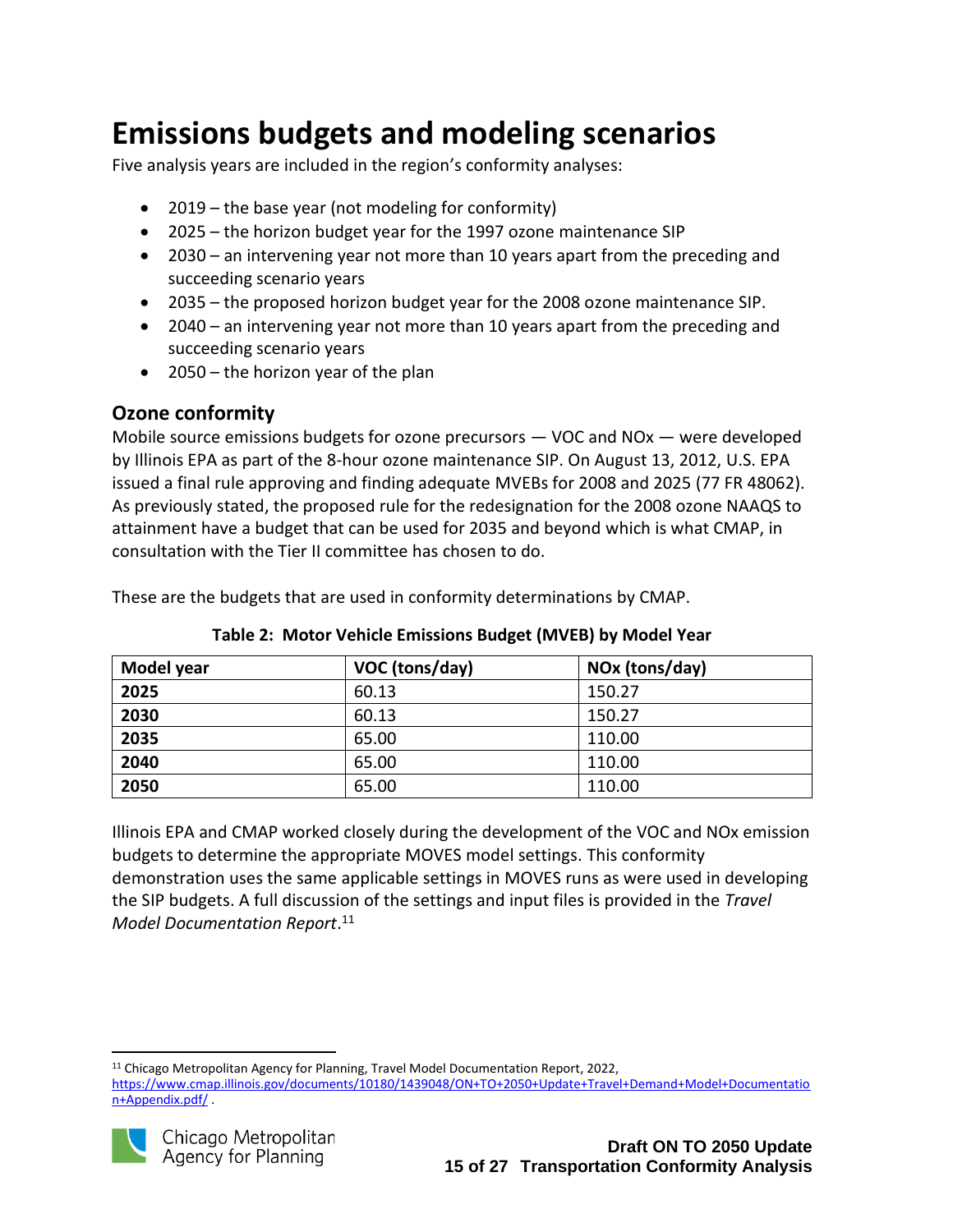# **Off-network calculations**

The final estimate of regional emissions does not include credit for off-network calculations. However, many of the projects not currently incorporated explicitly in the travel demand model have been programmed using federal Congestion Mitigation and Air Quality Improvement Program funds. These funds are programmed by CMAP on the basis of the project's demonstrated air quality benefits. A benefit evaluation method has been developed for each type of project. The methods are structured so that, if appropriate, a project's benefits can be incorporated in the appropriate SIP by the Illinois EPA as a TCM, or used in conformity determinations.

# **Emissions Calculation**

CMAP is required to use the most current version of the U.S. EPA's Motor Vehicle Emission Simulator, MOVES3 for transportation conformity analyses (86 FR 1106). As stated in the Federal register notice, MOVES3 is the latest state- of-the art upgrade to EPA's modeling tools for estimating emissions from cars, trucks, buses, and motorcycles based on the latest data and regulations. MOVES3 uses a variety of data inputs. Illinois EPA provides CMAP data on meteorology, inspection/maintenance programs, and fuels used in the region. The Illinois Secretary of State provides vehicle registration data for the region. CMAP provides various VMT data along with average speeds, and road types for the region. Data not provided by Illinois EPA, Illinois Secretary of State, or CMAP is derived from U.S. EPA, such as day and monthly VMT fractions. It should be noted that the MOVES3 model includes a number of updates from the previous model, MOVES 2014a that CMAP had been using. New regulations, features and significant new data incorporated in MOVES3 are:

- Improvements to heavy-duty (HD) diesel running emission rates based on manufacturer in-use testing data from hundreds of HD trucks.
- Updated emission rates for HD gasoline and compressed natural gas (CNG) trucks;
- Updated light-duty (LD) vehicle emission rates for hydrocarbons (HC), CO and  $NO_{x^-}$ based on in-use testing data;
- Updated LD PM rates for Model Year (MY) 2004 and later, incorporating data on gasoline direct injection engines;
- New fuel characteristic data from EPA fuel compliance submissions;
- Updated fuel effect calculations to better characterize the base fuel used to develop LD base emission rates;
- The effects of the HD Phase 2 GHG rule;
- The effects of the Safer Affordable Fuel-Efficient (SAFE) Vehicles Rule on light-duty fuel economy.

It should be noted that in U.S. EPA testing,  $NO_x$  emissions estimates were higher in future modeled years. This is due to higher running emissions from heavy-duty trucks outweighing declines from heavy-duty hoteling. When CMAP conducted tests of the MOVES3 model, increased  $NO<sub>x</sub>$  emissions were also observed and in fact the results seen in table 3 also reflect an increase in NO<sub>x</sub> emissions compared to MOVES modeling conducted for prior transportation conformity analysis. The transportation conformity analysis CMAP conducts

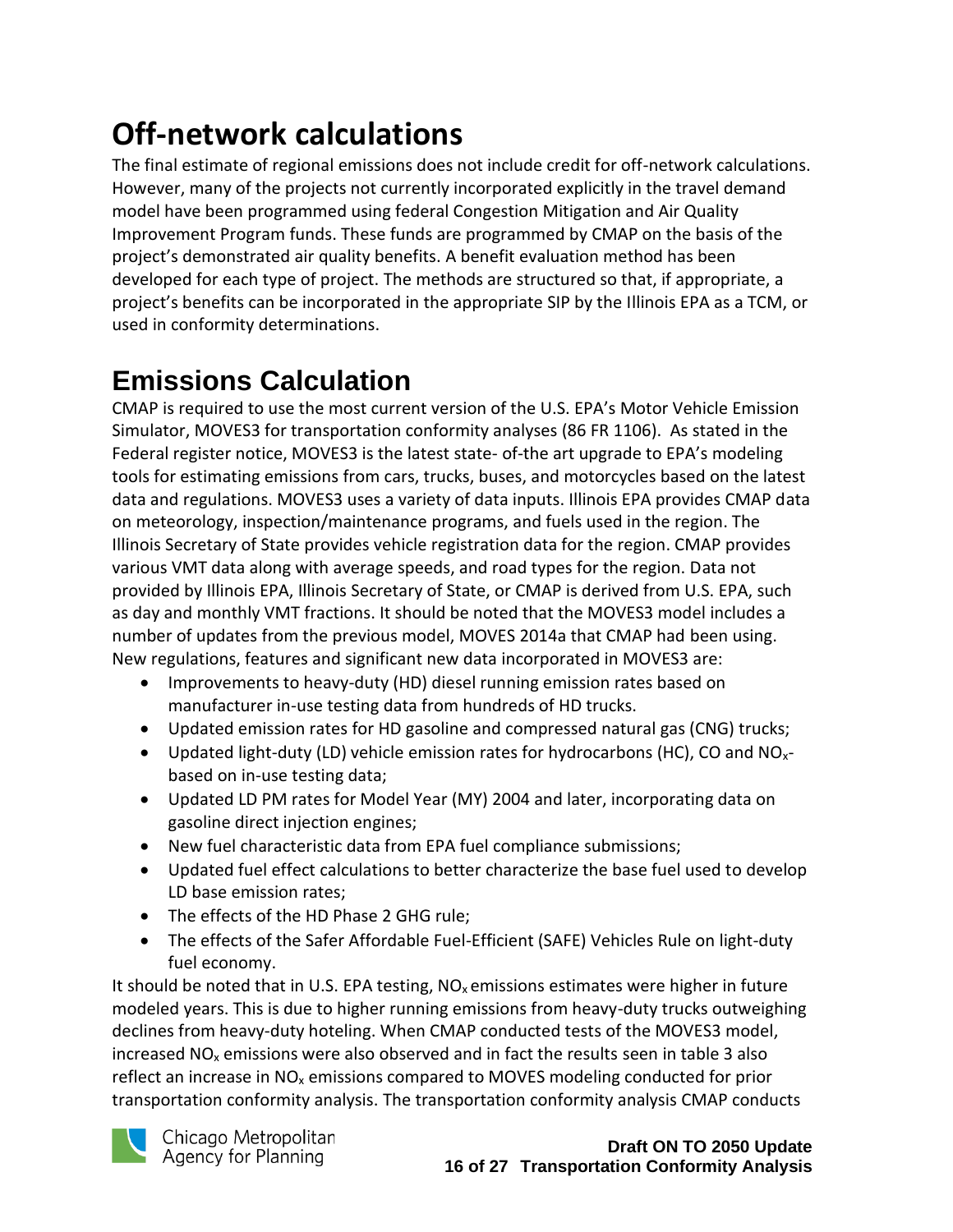consists of a calculation of total emissions for each required analysis year. The total emissions must be lower than the corresponding approved motor vehicle emission budgets (MVEB) for ozone precursors; Volatile Organic Compounds (VOCs) and Oxides of Nitrogen  $(NO<sub>x</sub>)$ . The geographic distribution of emissions within the region is not considered in conformity calculations.

When the travel simulation process is complete, several additional steps need to be taken to calculate scenario emissions. The regional model results must be transformed to be compatible with the MOVES3 emission rate structure. The MOVES3 model must then be run to produce emission rates that match the transportation data available and reflect the region's environmental and vehicular conditions. This chapter explains how the mobile source emission rates are developed and how the total emissions are calculated from the assignment results. The steps completed to compute the scenario network-based mobile source emissions are given below.

# **Model Data Processing**

Highway networks are built with zone connectors coded to lengths proportional to zone size, so connector link volumes represent the amount of "local" travel needed to reach the regional highway system. Thus, this conformity analysis does not have a separate offnetwork mobile emission component. Mobile source emission estimates based upon the network traffic assignment reflect both specifically coded non-local roadways and local noncoded roadways.

The highway assignment process produces two basic pieces of information essential to calculating emissions: link loads and link speeds. While essential, the information on link loading is not a perfect match for use with the MOVES emission rates. While the assignment model defines vehicles in terms of how much of a roadway's available capacity to carry traffic is used for a given loading, the MOVES model defines vehicles in terms of engine type and size. For assignment, it makes no difference if a vehicle is diesel or gasoline powered, but it does impact the calculation of emission rates. Highway assignment accounts for the different operating characteristics of various vehicle types using the concept of vehicle equivalents<sup>12</sup> (VEQ). In the simplest case a standard passenger auto is one VEQ, while a semi-trailer truck is three VEQs. The truck occupies approximately the same physical space on the roadway as several standard passenger cars and interacts with other traffic in ways akin to multiple standard vehicles. For example, the truck takes more time to reach cruising speed from a stop than an individual standard passenger auto; the amount of time is similar to that needed by several standard passenger cars to reach cruising speed when driver reaction delay and vehicle spacing are considered. However, the emissions from a large truck and several standard autos are not the same (especially if the truck is diesel powered).

 $12$  Comparable terms also used are passenger car equivalents (pce) and passenger car units (pcu).

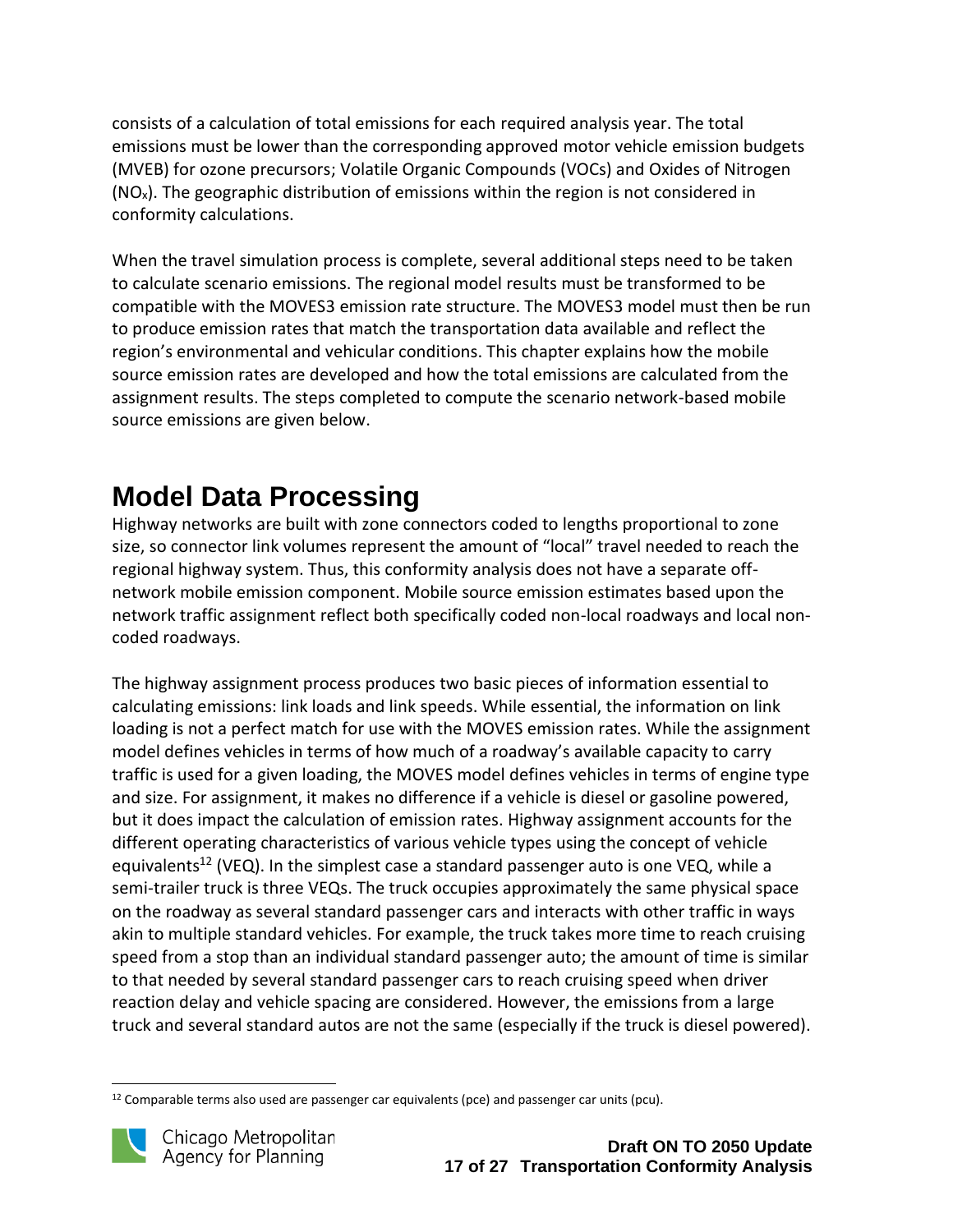During the data processing, the travel model vehicle classes must be converted to the MOVES vehicle classes.

The time-of-day highway assignment process makes use of the modeling software's ability to keep track of multiple vehicle classes (as described in the Traffic Assignment chapter). The travel information of fixed route public transportation buses is also included[. Table](#page-18-0)  shows the correspondence between the MOVES vehicle types and the travel demand model vehicle classes. It also includes the correspondence with the HPMS (Highway Performance Monitoring System) vehicle types.

| <b>MOVES Vehicle Type &amp;</b><br><b>Description</b> | <b>HPMS Vehicle Type &amp;</b><br><b>Description</b> | <b>VHT Distribution</b><br><b>Source from Travel</b><br><b>Model</b> |
|-------------------------------------------------------|------------------------------------------------------|----------------------------------------------------------------------|
| 11: Motorcycle                                        | 10: Motorcycles                                      | (use auto distribution)                                              |
| 21: Passenger Car                                     | 25: Passenger Cars                                   | autos                                                                |
| 31: Passenger Truck                                   | 25: Other 2 axle-4 tire<br>vehicles                  | b-plate trucks                                                       |
| 32: Light Commercial<br><b>Truck</b>                  | 25: Other 2 axle-4 tire<br>vehicles                  | light duty trucks                                                    |
| 41: Intercity Bus                                     | 40: Buses                                            | (use transit bus<br>distribution)                                    |
| 42: Transit Bus                                       | 40: Buses                                            | transit bus                                                          |
| 43: School Bus                                        | 40: Buses                                            | (use transit bus<br>distribution)                                    |
| 51: Refuse Truck                                      | 50: Single Unit Trucks                               | (use medium duty<br>trucks under 200 miles<br>distribution)          |
| 52: Single Unit Short-<br>haul Truck                  | 50: Single Unit Trucks                               | medium duty trucks<br>under 200 miles                                |
| 53: Single Unit Long-haul<br><b>Truck</b>             | 50: Single Unit Trucks                               | medium duty trucks<br>200+ miles                                     |
| 54: Motor Home                                        | 50: Single Unit Trucks                               | (use medium duty<br>trucks 200+ miles<br>distribution)               |
| 61: Combination Short-<br>haul Truck                  | 60: Combination Trucks                               | heavy duty trucks<br>under 200 miles                                 |
| 62: Combination Long-<br>haul Truck                   | 60: Combination Trucks                               | heavy duty trucks 200+<br>miles                                      |

<span id="page-18-0"></span>**Table 3. Correspondence between MOVES and HPMS Vehicle Types**

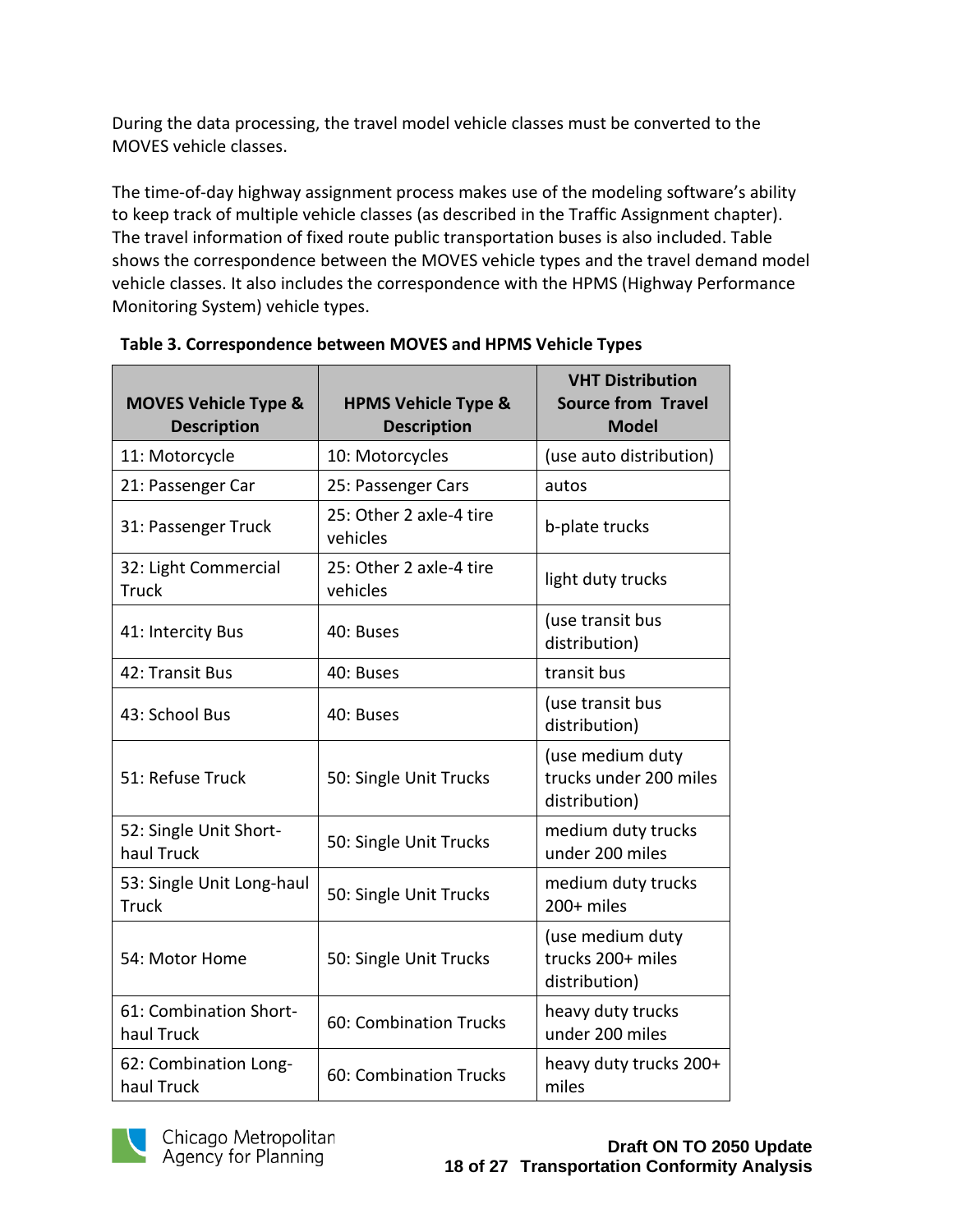Following the completion of a region travel demand model run for an Air Quality Conformity Analysis, the results must be processed and formatted for input into MOVES3 for emissions calculation. Two scripts are used to first export the relevant information from Emme<sup>®</sup> and then to process it into the data inputs MOVES requires. In addition to basic network link data (e.g., length and number of lanes), the first script also captures the following information for every link in a scenario network by the TOD highway assignment:

final loaded speed number of autos number of b-plate trucks number of light trucks number of medium truck VEQ number of heavy truck VEQ number of fixed route public transit buses number of long-distance (i.e., traveling at least 200 miles) medium and heavy trucks

After the appropriate data have been extracted from the travel demand model, a second script processes the data for input into MOVES. This script performs a number of functions. First, vehicle equivalents are converted to the actual number of vehicles so that VMT and vehicle hours of travel can be computed for each link in all of the TOD networks. The modeled vehicles are converted into MOVES vehicle categories, as shown in [Table .](#page-18-0)

Next, the model network links are converted into the MOVES road types; this correspondence is shown in [Table.](#page-20-0) The links are identified based on the volume-delay function they reference. The urban/rural designation is determined by the *areatype* (capacity zone) value attached to the from-node of each link: a value less than nine is considered urban and a value greater than or equal to nine is rural. Note that "off-network" in the MOVES model refers to processes that generate emissions but are not associated with being on a road. These include starts, emissions from a parked vehicle, and extended idling by heavy-duty trucks.

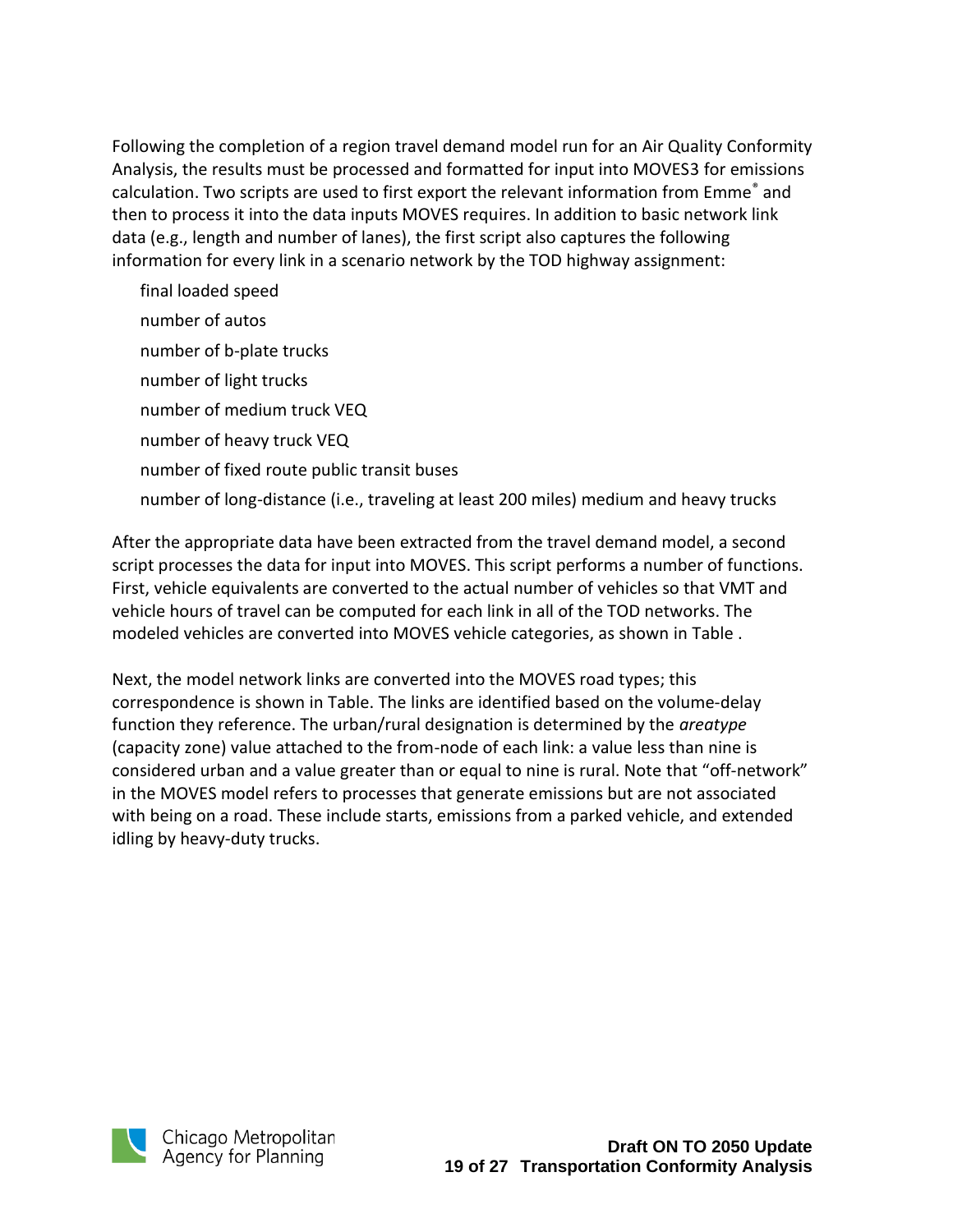| <b>MOVES Road Type &amp;</b><br><b>Description</b> | <b>Model Volume-Delay</b><br><b>Function</b> |
|----------------------------------------------------|----------------------------------------------|
| 1: Off-Network                                     | N/A                                          |
| 2: Rural Restricted Access                         | rural 2,3,4,5,7,8                            |
| 3: Rural Unrestricted Access                       | rural 1,6                                    |
| 4: Urban Restricted Access                         | urban 2,3,4,5,7,8                            |
| 5: Urban Unrestricted Access                       | urban 1,6                                    |

<span id="page-20-0"></span>**Table 4. Correspondence between MOVES Road Types and Model Links**

A set of link speed bins is created to store the link data. The lowest bin reflects link speeds under 2.5 miles per hour (MPH). The bins then proceed in 5- mile per hour increments beginning with 2.5<=MPH<7.5 MPH and ending with 67.5<=MPH<72.5. A final bin captures links with speeds of at least 72.5 MPH.

Finally, the vehicle-specific VMT and VHT values are disaggregated from the time period totals into hourly values for each link. The script then produces the following files for use by MOVES:

- **1. Average Speed Distribution** This file contains the share of daily VHT summarized for each vehicle type within each unique combination of [road type – hour of the day – speed bin] category. Within each group of [road type – vehicle type – hour of the day], the values must sum to one. MOVES requires a VHT distribution for all of these categories. If the results of a model run do not provide a distribution for a given category, the following substitutions are made:
	- $\circ$  Bus when no distribution is available for rural restricted access facilities, the distribution from urban restricted access facilities is used. This applies to vehicle types 41, 42, and 43.
	- $\circ$  Single-unit Long-haul truck when no distribution is available, the distribution from Single-unit Short-haul truck is used. This applies to vehicle types 53 and 54.
	- $\circ$  Combination Long-haul truck when no distribution is available, the distribution from Combination Short-haul truck is used. This applies to vehicle type 62.
- **2. Road Type Distribution** This file contains the daily share of VMT for each [vehicle] type – road type] combination. Within each vehicle type, the VMT shares must sum to one. The same substitution method described above is implemented if necessary.
- **3. Ramp Fraction –** This file reports the share of total freeway VHT that occurs on ramps. This value is reported separately for urban and rural restricted access facilities.
- **4. Hourly VMT Fraction –** This file contains the hourly share of daily VMT for each [vehicle type – road type – hour of the day] combination for weekdays. The shares



Chicago Metropolitan Agency for Planning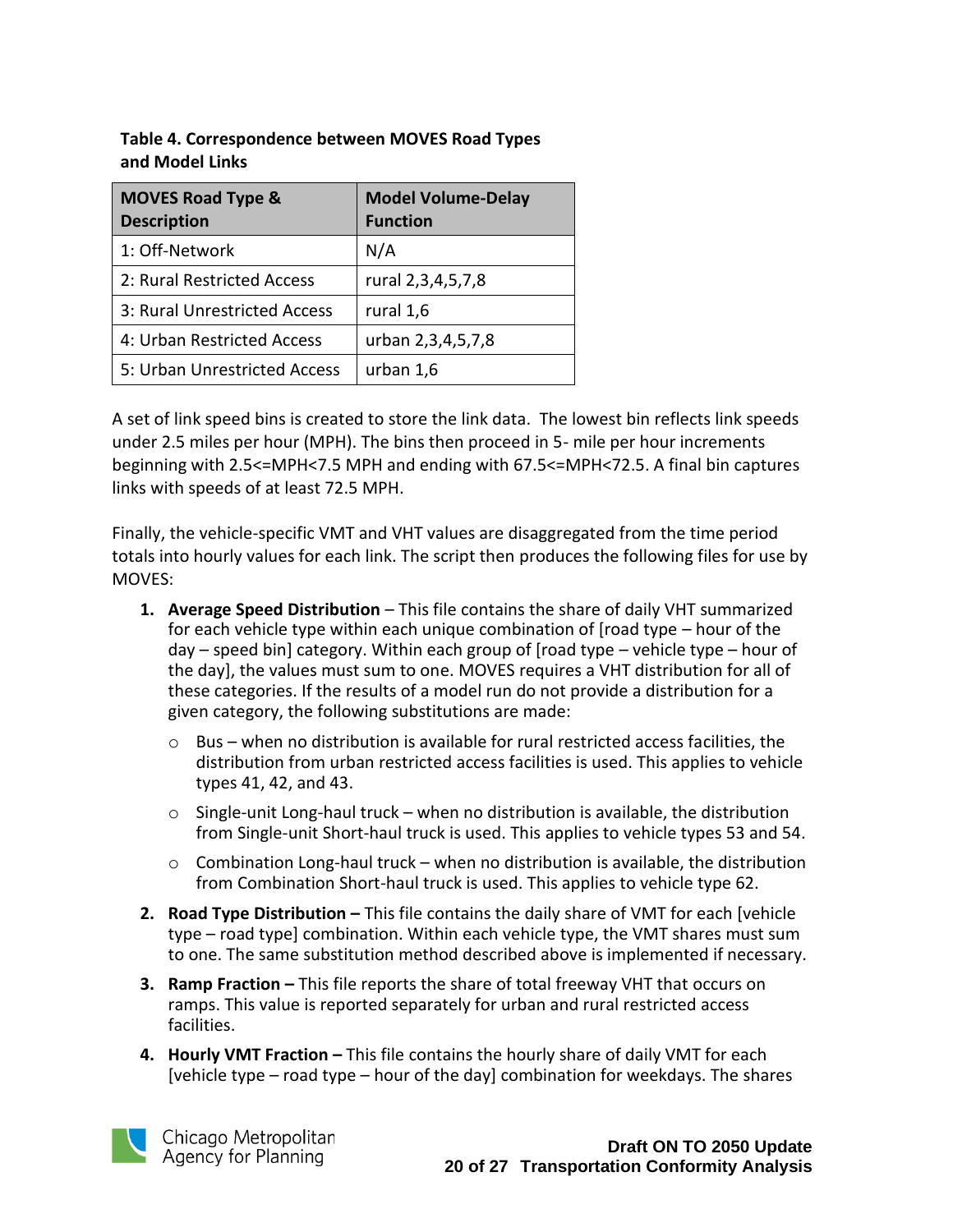within each [vehicle type – road type] category must sum to one. The Average Speed Distribution substitution method is used if necessary.

5. **HPMS Daily VMT –** This file contains total VMT by road type summarized by HPMS vehicle type.

# **MOVES Model Emissions Calculation**

This conformity analysis used MOVES3.03, the current version of the approved U.S. EPA emissions model. The default database is from the November 2020 release by U.S. EPA . Files used to supply the input to calculate the emissions inventory for each of the emissions types (VOC and NOx for ozone) are included on the following pages. Descriptions of the input commands and changes for other scenario years are also given.

For ease of execution, one MOVES run was created for each scenario year. The runs developed inventories for both VOC and NOx ozone precursors.

MOVES allows the user to calculate emissions rates, which can be applied to VMT, or to calculate emissions inventories, which can be compared directly to SIP budgets. Since a limited number of "small" MOVES runs are required for conformity, and the calculation of inventories from emissions rates requires detailed VMT, trip and fleet size breakdowns, CMAP prefers to run MOVES in inventory mode. Running MOVES in inventory mode is also consistent with the approach that Illinois EPA uses for their emissions modeling and was discussed and agreed upon through the Tier II consultation process.

## **MOVES Model Settings Used in Conformity Analysis**

This section describes the various inputs used to obtain emission inventories from MOVES for conformity analysis:

Navigation Panel input

County Data Manager input

## **Navigation Panel Input**

Each MOVES run requires completion of the parameters in the navigation panel. CMAP has chosen to make a separate run for each analysis year and by the inspection maintenance (IM) area and non-inspection maintenance (non-IM) area. The IM area is the portion of the nonattainment area where registered vehicles are subject to the Illinois EPA IM program. The non-IM area is the portion of the nonattainment area where registered vehicles are not subject to the Illinois EPA IM program. The IM and non-IM areas are defined by zip codes in Illinois law. The emission results from the IM and non-IM areas are combined to create the total emissions for the nonattainment area. The parameters in the navigation panels and their inputs are listed below. Unless otherwise indicated, the parameters are the same for each year that is modeled.

**Description** – a narrative description to identify the run; this varies slightly between analysis years to help distinguish them. It has no effect on emissions.



Chicago Metropolitan Agency for Planning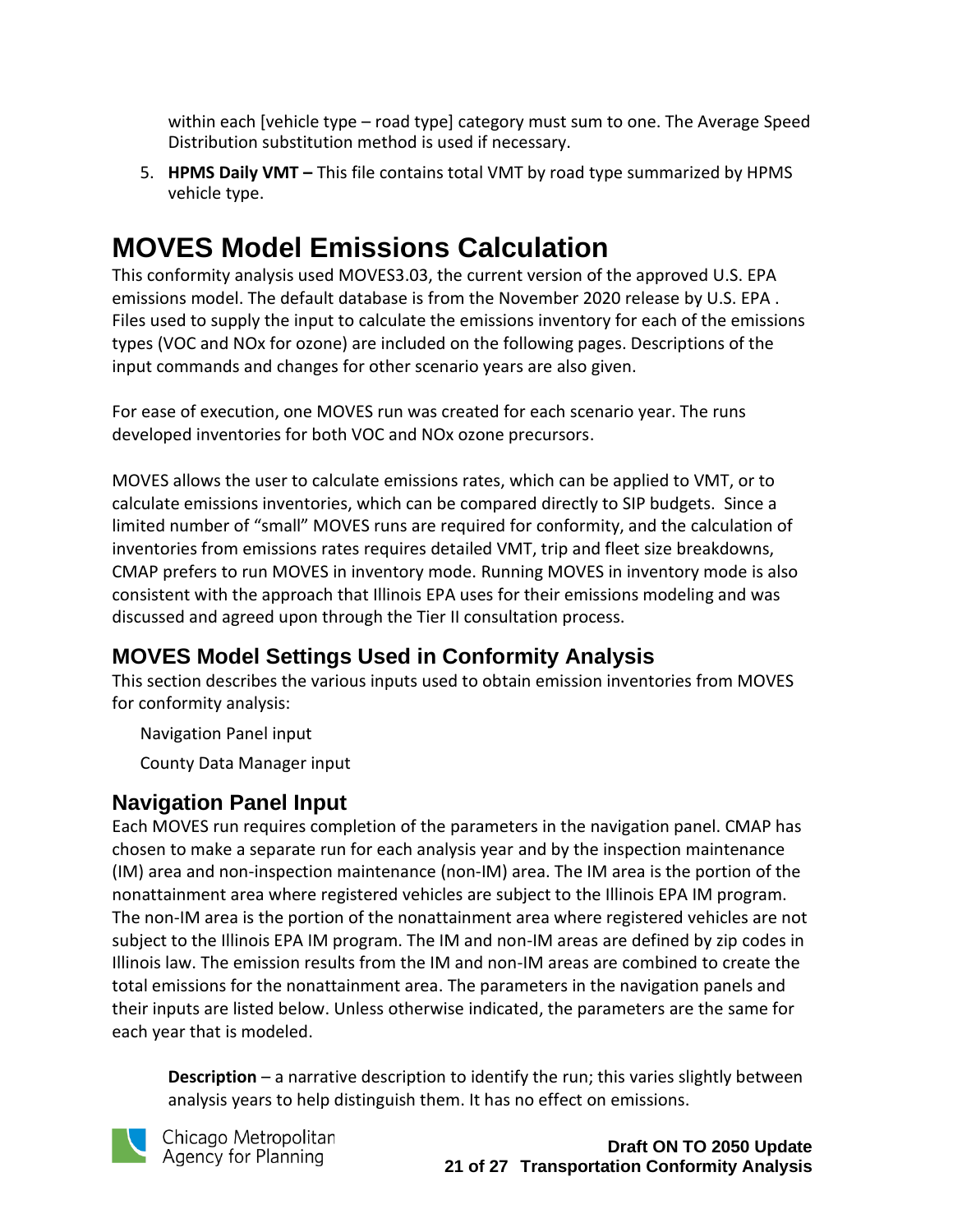**Scale** – The county scale is selected, as recommended for conformity analyses. The inventory calculation type is selected.

**Time Spans** – The Time Aggregation Level is set to hour, as recommended in the guidance. The year is set to the appropriate analysis year. Both weekdays and weekends are selected, as are all months and all hours. These are required for the annual PM<sub>2.5</sub> emissions inventory; for ozone precursors, only July weekday data are used from the output database.

**Geographic Bounds** – In MOVES3 the user must select a county to model. CMAP, tested running MOVES for each county in the Illinois portion of the nonattainment area. The model running time was a significant increase from the custom domain approach CMAP used with MOVES 2014a. As an example, it took about 12 hours to run one scenario year, such as 2025 (including pre and post database preparation and analysis) in MOVES 2014a. Running MOVES 3 for each county, the modeling time increased to about 50 hours per scenario year. As there are five scenarios years to model, 250 hours of modeling time was a substantial increase in time. In consultation with U.S. EPA's office of Transportation and Air quality and the Tier II consultation committee, it was decided that CMAP could divide the region into two parts, an IM area and non-IM area (as CMAP had done using MOVES 2014a), using a representative county for each area. The representative county for the IM area is Cook County, and the non-IM area is McHenry County.

**Onroad Vehicles** – All fuel types are selected, and all available vehicle types are selected for each fuel type. (Only motorcycles are not available for diesel fuel; only inter-city buses and combination long-haul trucks are not available for gasoline.)

**Road Type** – All five road types (Off-Network, Rural Restricted Access, Rural Unrestricted Access, Urban Restricted Access, Urban Unrestricted Access) are selected.

**Pollutants and Processes** – The following pollutants are selected. In most cases subsidiary pollutants are required; they are listed following each pollutant. In all cases, all applicable processes are selected (achieved by selecting the pollutant check box to the left of the pollutant name in the window):

- a. Volatile Organic Compounds Total Gaseous Hydrocarbons and Non-Methane Hydrocarbons
- b. Oxides of Nitrogen (NOx) no subsidiary pollutants are required
- c. Primary Exhaust PM<sub>2.5</sub> Total Primary PM<sub>2.5</sub> Organic Carbon, Primary  $PM_{2.5}$  – Elemental Carbon, Primary PM<sub>2.5</sub> – Sulfate Particulate (Sulfate Particulate requires Total Energy Consumption)

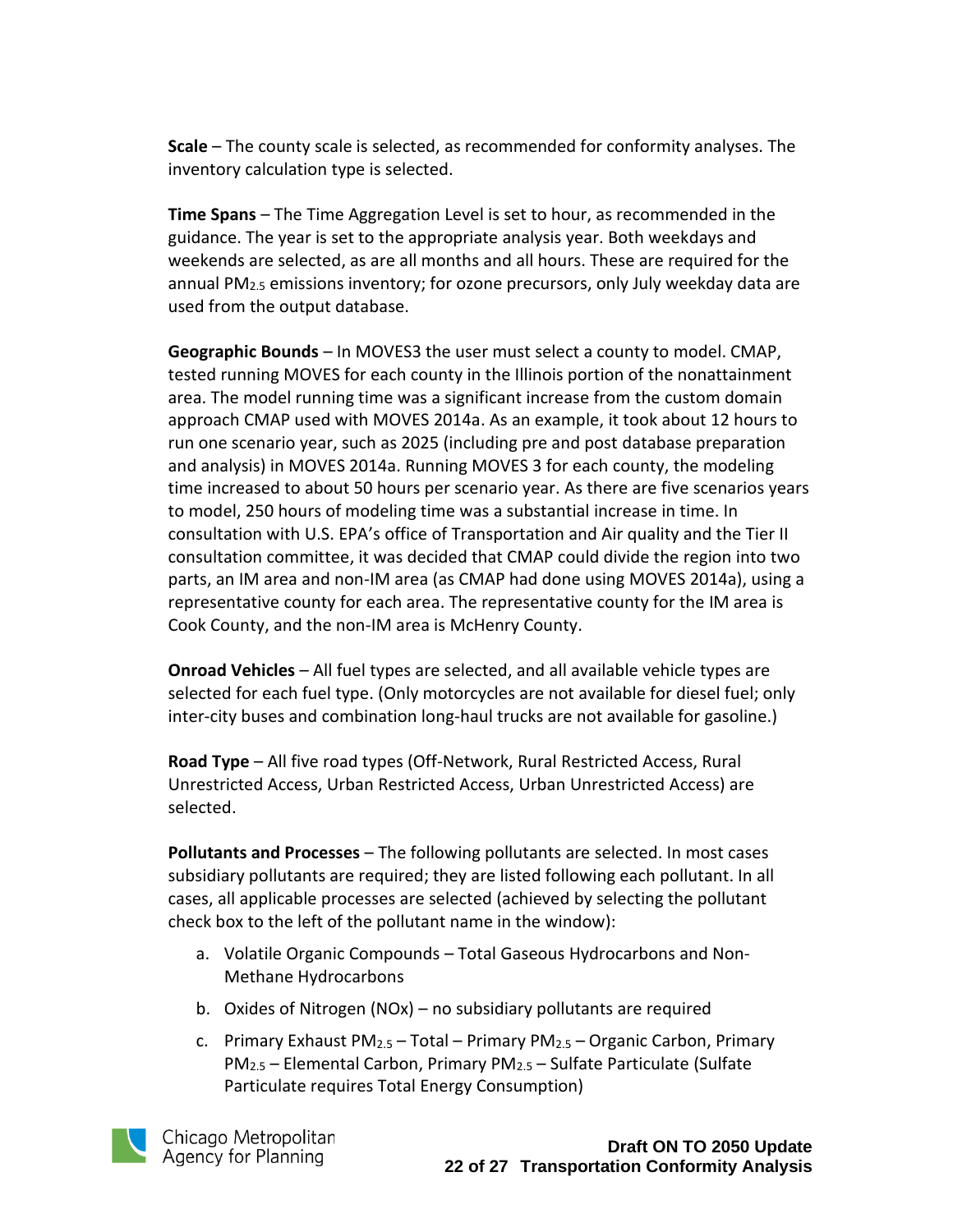- d. Primary PM<sub>2.5</sub> Brakewear Particulate (combined with Primary Exhaust PM<sub>2.5</sub> and Tirewear to produce total  $PM_{2.5}$ )
- e. Primary PM<sub>2.5</sub> Tirewear Particulate (combined with Primary Exhaust PM<sub>2.5</sub> and Brakewear to produce total PM2.5)
- f.  $CO<sub>2</sub>$  Equivalent Total Energy Consumption, Atmospheric  $CO<sub>2</sub>$ , Nitrous Oxide, Methane, Total Gaseous Hydrocarbons

**Input Data Sets** – No databases are used for input other than the default MOVES database, and the run-specific inputs entered through the County Data Manager.

#### **Output**

- a. General Output Each run's output is sent to a separate database. As noted previously, the emissions for ozone are estimated in one run; thus a conformity analysis consists of 10 MOVES runs, and hence there are 10 output databases. Mass units are specified as grams, energy as millions of BTU, and distance as miles. The activity output selected is distance traveled and population.
- b. Output Emissions Detail Time is set to hour, and the location is set to county. No vehicle/equipment categories are selected. Among the On Road/Off Road selections, Road Type and Source Use Type are selected.
- c. Database The names follow the convention of tipamendment yyyymmdd all YYYY out, where yyyymmdd is the date of the Policy Committee consideration, "all" refers to all pollutants, YYYY is the analysis year and "out" means that this is the output file. If other types of analysis are conducted, the "tipamendment" portion of the name is changed appropriately. If only selected pollutants are estimated, then the "all" is changed appropriately.

**Advanced Performance Features** – These parameters to improve program performance in complex run situations are not used in the conformity analysis.

### **County Data Manager Inputs**

The County Data Manager allows the analyst to include specific data for the geography under consideration and the analysis year in the MOVES dataset. Much of the data comes from the travel demand model.

**Database** – The input database unique to this MOVES run is created here. CMAP currently creates a separate database for each run. The names follow the convention of tipamendment yyyymmdd YYYY in, where yyyymmdd is the date of the Policy Committee consideration, YYYY is the analysis year and "in" means that this is the input file. If other types of analysis are conducted, the "tipamendment" portion of the name is changed appropriately. The



Chicago Metropolitan Agency for Planning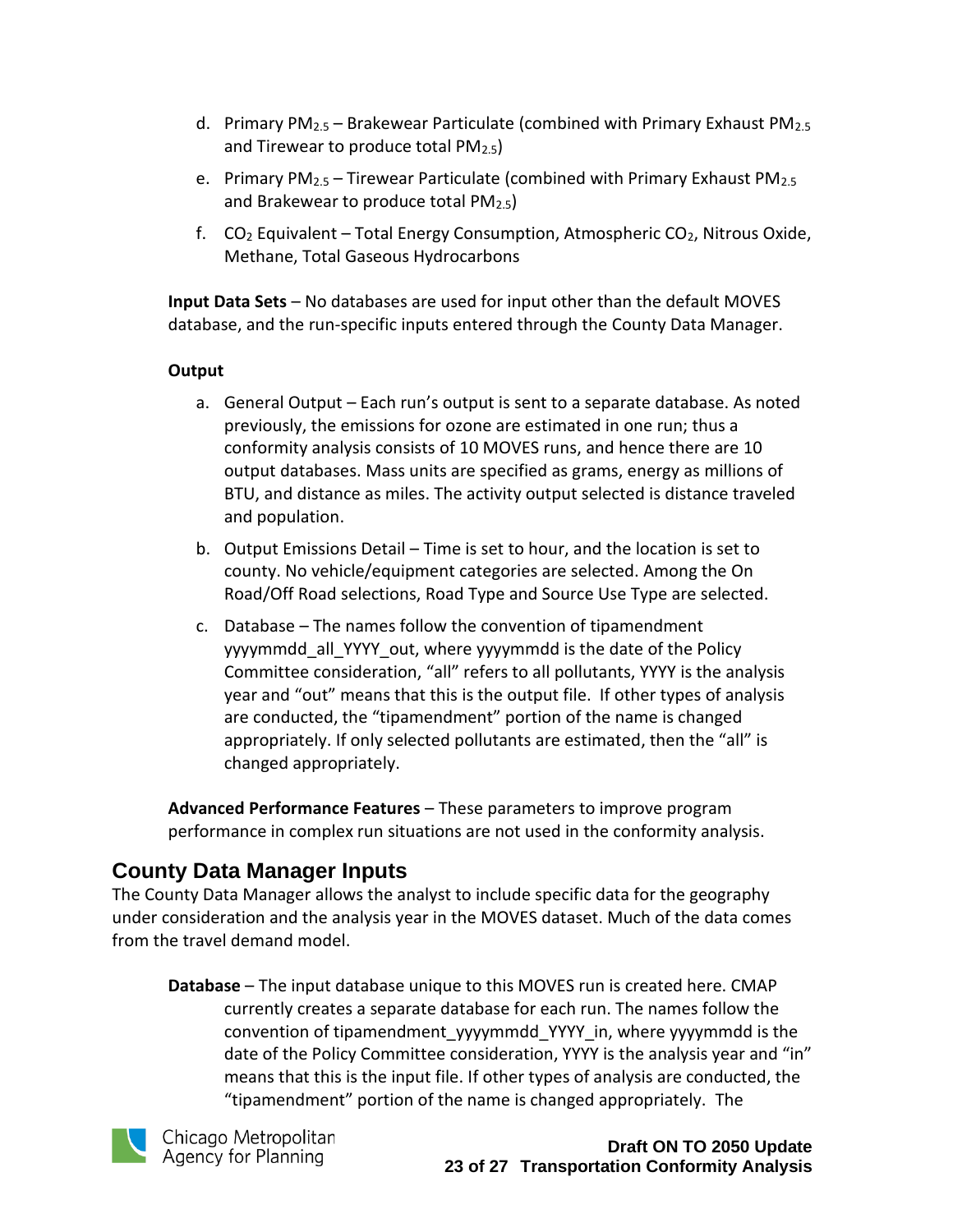database will be associated with the county chosen in the geographic bounds. If a different county is selected, then a new database needs to be created. CMAP prepares a spreadsheet that has all the inputs for each scenario year and IM/non-IM area as a separate in the spreadsheet.

- **Road Type Distribution** The fraction of VMT for each vehicle type by road type is calculated from the travel demand model results, based on the classification of each link in the network.
- **Source Type Population** Data from the Secretary of State's office was examined for suitability in this input. The data yielded inconsistent results, so the default procedure suggested in the Technical Guidance was used. The procedure uses national default values relating vehicles to VMT which are applied to VMT from the travel demand model to estimate populations. The default procedure yielded a motorcycle population that was clearly inconsistent with the region's actual population. Therefore, motorcycle registration data from the Illinois Secretary of State's office was used to create a more realistic estimate.

#### **Vehicle Type VMT**

- a. Annual VMT by vehicle type is calculated by expanding average weekday VMT resulting from the travel demand model. This takes place in two steps. First, model VMT is summarized by MOVES category vehicle type and facility type. Using vehicle count data from IDOT's monitoring program, average weekday VMT is factored into average daily VMT for all days, including weekends. Again, using IDOT monitoring data, daily VMT for each month is adjusted to be a percentage of annual average daily VMT. The annual average daily VMT (based on the travel demand model) is then adjusted to the monthly daily averages and multiplied by the number of days in the month to obtain monthly VMT. The monthly VMT values are summed to yield annual VMT
- b. Monthly Each month's fraction of annual VMT, by vehicle type, is computed using the same data and factors as the annual VMT described previously. However, the monthly VMT values are converted to fractions of the annual total rather than simply being summed.
- c. Daily Since the travel demand model results are for average weekdays only, IDOT traffic monitoring data were used to estimate the weekday vs. weekend VMT fractions. These observed data are limited because they do not include information by vehicle type. Therefore, the weekday and weekend fractions used to create the MOVES inputs are the same for all vehicle types. Finally, off-network (road type 1) data are not part of the IDOT monitoring system, so the Cook County default values were used.

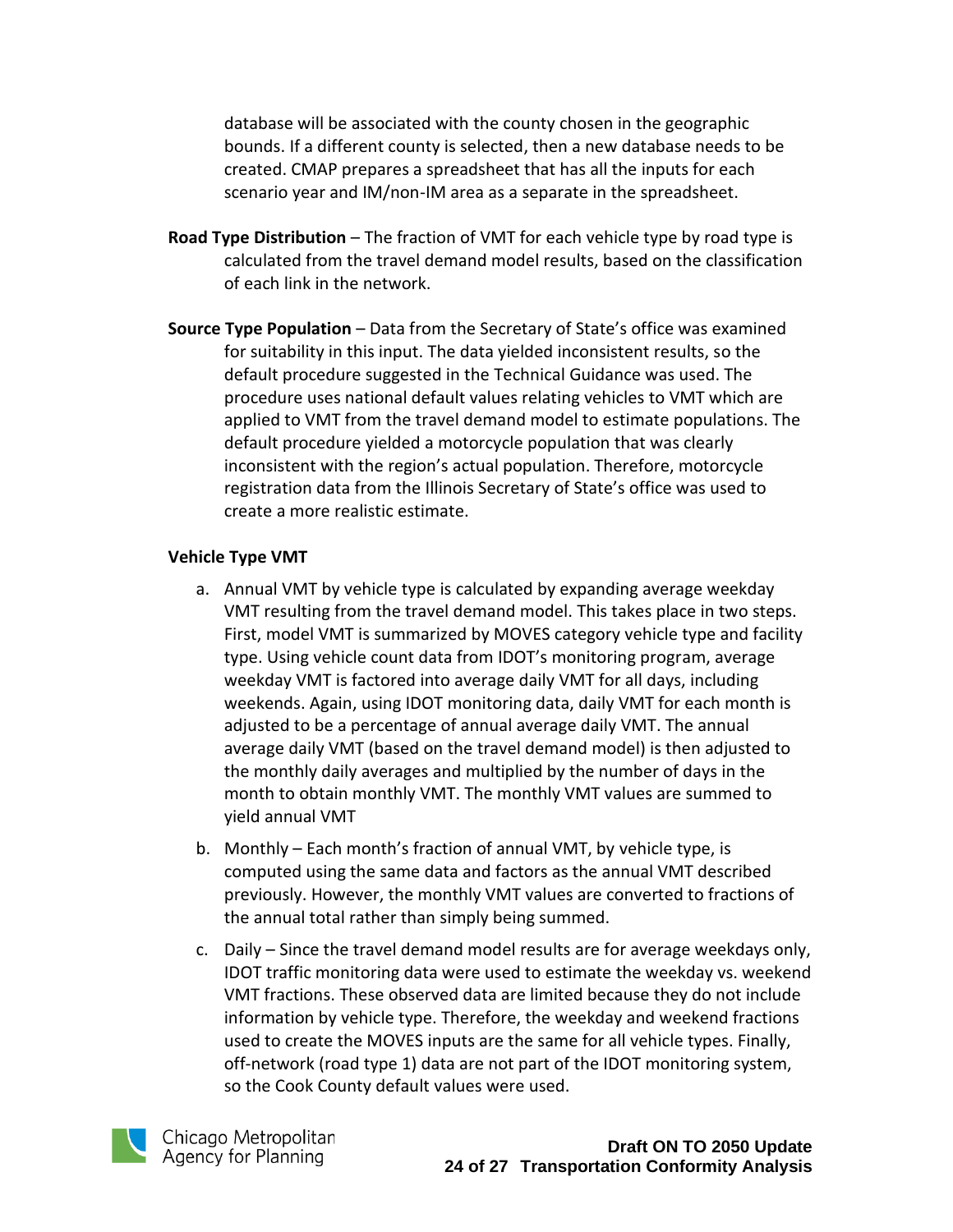d. Hourly – The travel demand model results support the calculation of VMT by time of day, road type and vehicle type. A post-processing routine was used to generate this input directly from the model results. The same values were used for both weekday and weekend days.

**I/M Programs** – The inspection and maintenance program description was created by staff at the Illinois Environmental Protection Agency, which administers the program. The same basic file is used for each analysis year. They differ in that the last model year of vehicle inspected depends on the analysis year; this parameter thus varies from year to year (increasing with later years).

**Age Distribution** – The vehicle age distribution is calculated by CMAP using the most current vehicle registration file from the Illinois secretary of state. This creates a base year age distribution file. The base year data is then input into the U.S. EPA's age distribution spreadsheet to create an age distribution for which every scenario year is being modeled.

**Average Speed Distribution** – The average speed distribution is developed by postprocessing the travel demand model results. The travel demand model produces annual average weekday results, but there are no other sources for weekend speed distributions. Thus, the weekday values from the model were also used for the weekend.

**Fuel Type and Technologies** – MOVES defaults were used for all vehicle types.

#### **Fuel**

- a. Fuel Supply The types of fuel supplied to the region were supplied by the Illinois Environmental Protection Agency, as used in SIP development. The input is the same for all analysis years, except that the input file has a year in it, which is set to the analysis year.
- b. Fuel Formulation the formulation of the fuels in the region is also supplied by the Illinois Environmental Protection Agency, as used in SIP development. The input is the same for all analysis years.

**Meteorology Data** – These data are from climate records at O'Hare Airport, as compiled in the MOVES input format by the Illinois Environmental Protection Agency, as used in SIP development. The input is the same for all analysis years.

At the conclusion of a MOVES run, a summary report is generated using the MOVES interface. This summary report produces daily emissions inventories by month and day type (weekday versus weekend). These inventories are then multiplied by the number of weekdays and weekend days in each month to produce the annual  $PM_{2.5}$  emissions

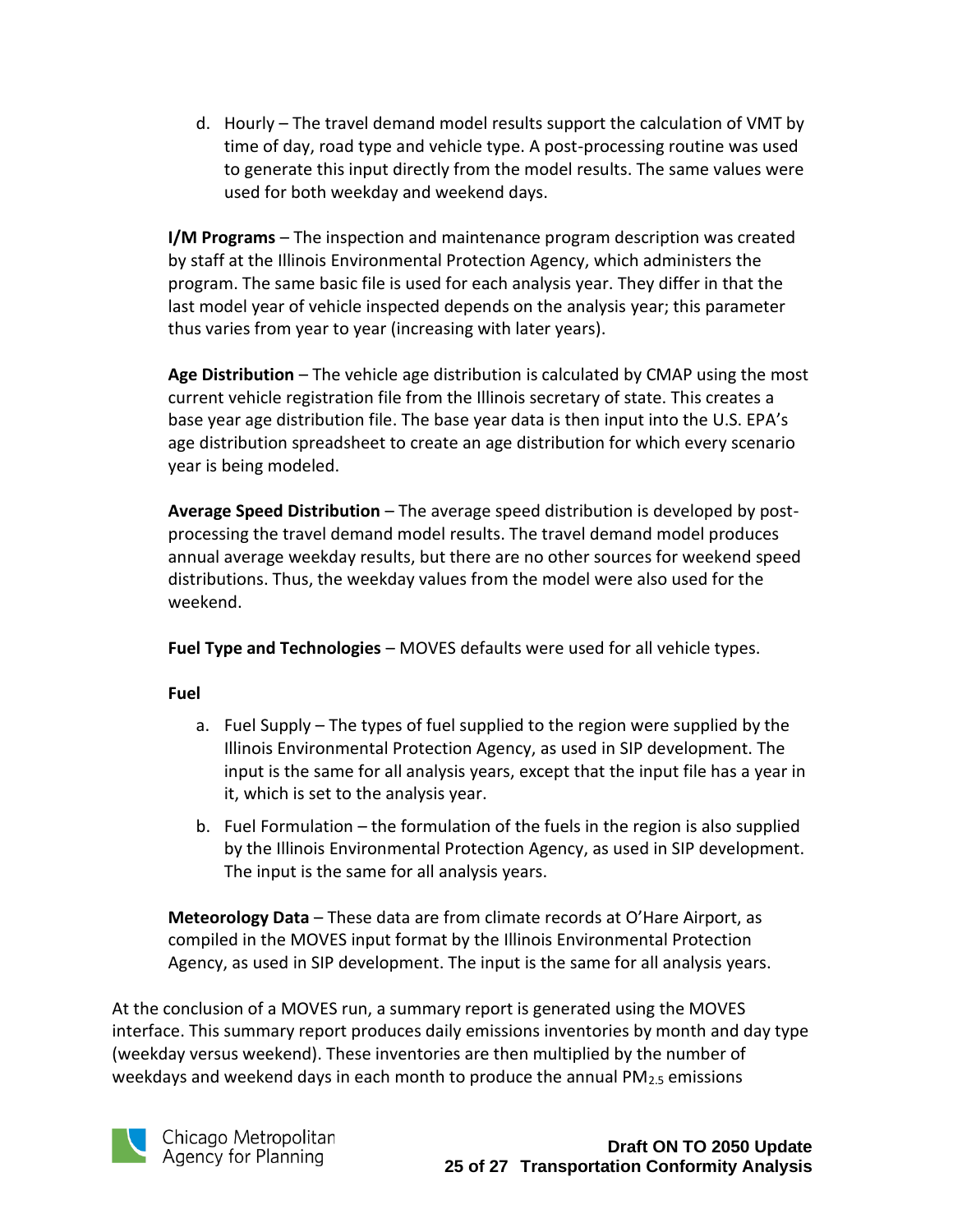inventories. For ozone inventories, the summary results for the July weekday are used directly.

# <span id="page-26-0"></span>**Modeled projects**

Projects included in the ON TO 2050 update and FFY 2023-28 TIP transportation demand estimation modeling process are listed on the CMAP website. Regionally significant projects included in the ON TO 2050 update are listed and discussed in detail in the plan's mobility section; TIP projects that require conformity are listed on the CMAP Conformity Analysis page under the Conformity Amendments section. 13

# <span id="page-26-1"></span>**Results of the conformity analysis**

Results of the conformity analysis for the ON TO 2050 plan update and the FFY 2023-28 TIP are given below. CMAP maintains a policy of accepting amendments and updating the conformity analysis semiannually. The results of the most recent conformity analysis are listed on the CMAP Conformity Analysis web page under Current Conformity Analysis.<sup>14</sup>

## <span id="page-26-2"></span>**Ozone conformity results**

The VOC and NOx emissions estimates for each of the scenario years are shown in Table 3. No credits are taken for projects that have air quality benefits but are not represented within the transportation networks. As shown in the table, the emission results from the conformity analysis for the analysis years show that the VOC and NOx emissions are lower than the applicable SIP budgets, and conformity for the 8-hour ozone standard is demonstrated.

#### <span id="page-26-3"></span>**Table 5: VOC and NOx emissions in tons per summer day for ozone conformity**

|      | <b>Volatile Organic Compounds</b> |                   | Nitrogen Oxides       |                   |
|------|-----------------------------------|-------------------|-----------------------|-------------------|
| Year | Northeastern Illinois             | <b>SIP Budget</b> | Northeastern Illinois | <b>SIP Budget</b> |
| 2025 | 41.89                             | 60.13             | 112.04                | 150.27            |
| 2030 | 36.31                             | 60.13             | 85.63                 | 150.27            |
| 2035 | 32.56                             | 65.00             | 75.86                 | 110.00            |
| 2040 | 29.49                             | 65.00             | 75.02                 | 110.00            |
| 2050 | 27.55                             | 65.00             | 80.17                 | 110.00            |

### **VOC and NOx Emissions in Tons per Summer Day for Ozone Conformity**

<sup>13</sup> Public eTIP website, Amendments for the Transportation Improvement Program, [https://etip.cmap.illinois.gov/#tabs-2.](https://etip.cmap.illinois.gov/#tabs-2)

<sup>14</sup> Chicago Metropolitan Agency for Planning, Conformity Analysis webpage, [http://www.cmap.illinois.gov/mobility/roads/conformity-analysis.](http://www.cmap.illinois.gov/mobility/roads/conformity-analysis)